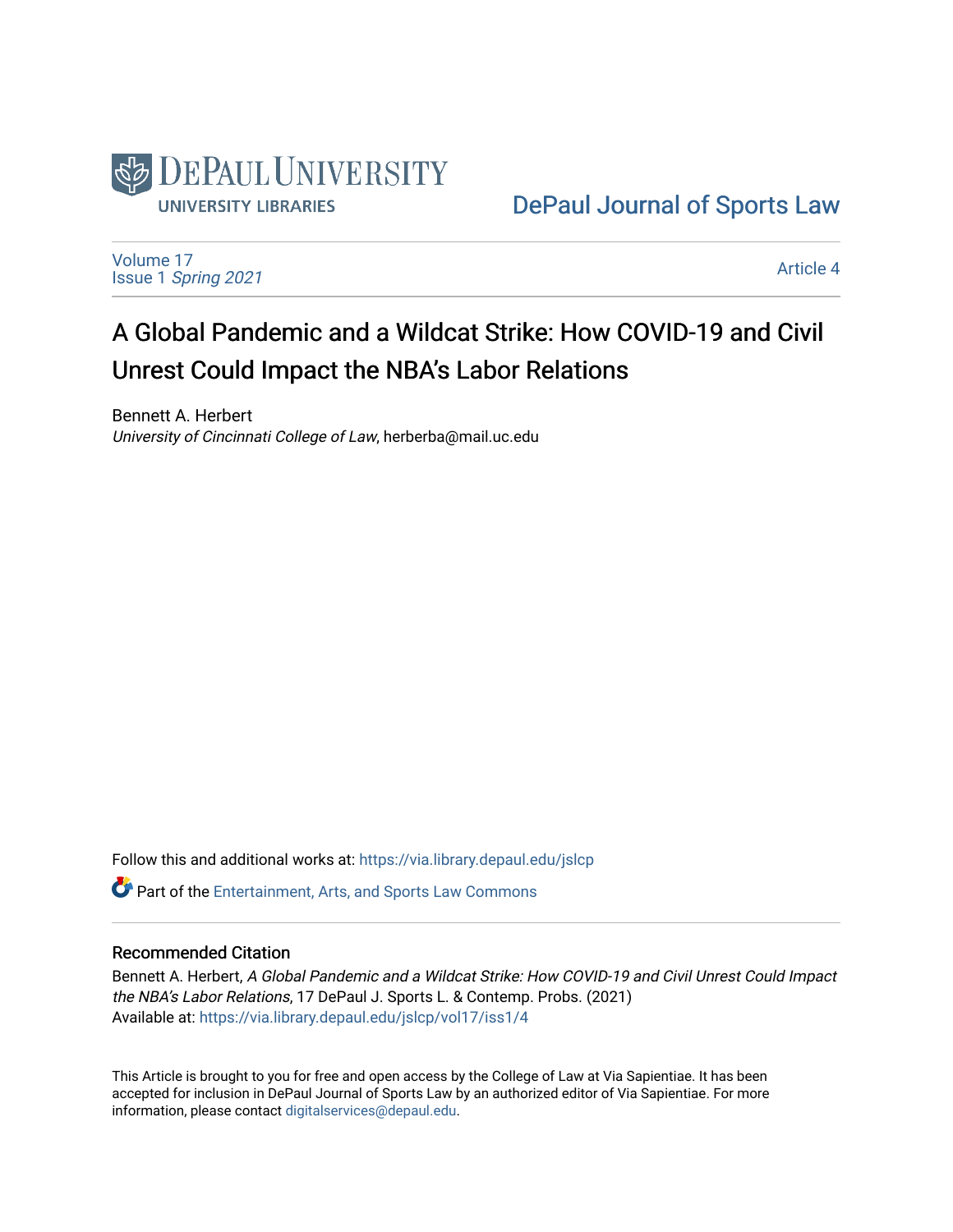### I. INTRODUCTION

"There's not a mechanism in it (the NBA's collective bargaining agreement) that works to properly set the cap when you've got so much uncertainty."<sup>1</sup>

The COVID-19 pandemic of 2020 has rocked every facet of the legal world. This is especially true for labor relations related to force majeure clauses. As businesses, employees, and customers jockey for leverage with respect to the fallout of a viral pandemic, some shifted focus to the potential disruption in sports – a workforce that has experienced change lately and one that many feel is due for new, significant change soon.

When compared to other American sports leagues, the National Basketball Association ("NBA") and its players have a reputation for having a benevolent, progressive relationship that recently has led to increased individual autonomy and revenue sharing.<sup>2</sup> However, despite the NBA launching play amidst a pandemic, COVID-19 has the potential to change the long-term labor situation for both parties. In addition, the players' commitment to the Black Lives Matter movement has created new questions and expectations with respect to the relationship between players and owners. In order to create a safe, profitable future that is beneficial to everyone, both parties may explore opportunities to use the recent pandemic and to improve their standing, and will likely need to compromise in various ways.

Part II of this article will provide a background to the history of force majeure clause disputes amidst pandemics, a brief history of wildcat strikes, and how these apply to the NBA's current situation. Part III of this article will discuss what results players and owners are hoping for from labor negotiations, how the two parties can compromise, and potential recommendations to the collective bargaining agreement that account for recent events. Part IV of this article will conclude with a summary of the league's current standing and present final recommendations for owners and players.

#### II. BACKGROUND

There is a healthy volume of case law that gives precedence to force majeure disputes during pandemics. This will provide guidance for how the NBA can be expected to proceed with any labor disputes that come as a result of COVID-19. Additionally, the nation's history of wildcat strikes is instrumental to understanding the NBA's own wildcat strike in the 2020 season. That background—and the NBA's ever-present intersection of race and labor—is informative to analyzing where the future of the league is headed.

<sup>1</sup> Dan Feldman, *Report: NBA owners, players agree to extend league's window to suspend CBA*, NBC SPORTS (May 11, 2020), https://nba.nbcsports.com/2020/05/11/report-nba-owners-players-agree-to-extend-leagues-windowto-suspend-cba/.

<sup>2</sup> Jabari Young, *NBA's strong relationship with its players could prevent collective bargaining issues,* CNBC (Aug. 29, 2020), cnbc.com/2020/08/29/nbas-strong-relationship-with-its-players-could-prevent-collective-bargainingissues.html.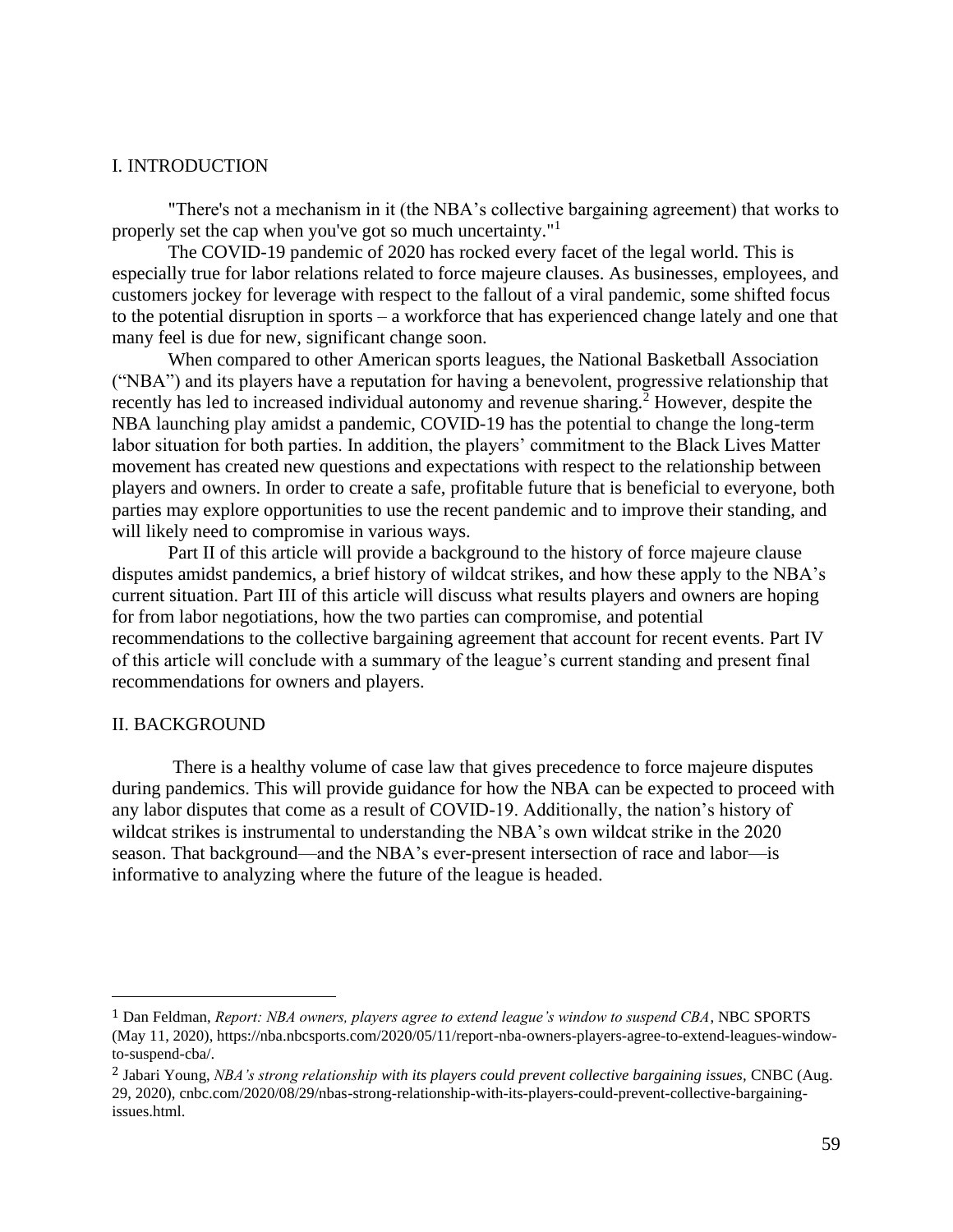# A. A History of Force Majeure Clauses During a Global Pandemic

In many ways COVID-19 is unprecedented, but the American legal system has settled contract disputes from the fallout of all kinds of disasters. During the Spanish Flu of 1918, health officials closed schools, resulting in a surge of lawsuits from teachers and bus drivers for wages.<sup>3</sup> Some courts ruled the school districts were obligated to pay their employees' full contracts,<sup>4</sup> while others held that the schools were not.<sup>5</sup>

COVID-19 has led to a wave of legal disputes that analyzed force majeure contract provisions. "Force majeure" translates to "superior force" in French, and is defined as "an event beyond the control of the parties that prevents performance under a contract and may excuse non-performance."<sup>6</sup> Force majeure clauses allot risk in contracts and excuse non-performance under the contract when unforeseen circumstances render it impossible.<sup>7</sup> "The party who relies on a force majeure clause to excuse performance bears the burden of proving that the event was beyond the party's control and without its fault or negligence."<sup>8</sup>

In general, force majeure provisions often use standard, boiler-plate language that does not include specific pandemic coverage.<sup>9</sup> These types of provisions are open to debate as to the scope and execution of the provision under the parties' contract during a pandemic. Courts have narrowly applied such broad provisions, accounting for contractual interpretation, surrounding facts, and public policy arguments.<sup>10</sup>

When analyzing contracts with force majeure clauses during the current pandemic, courts must determine whether or not COVID-19 and government mandates stemming from the virus are encompassed in the provision. This issue was addressed in *In Re: Hitz Restaurant Group.<sup>11</sup>* There, a creditor moved to enforce Hitz's obligation to pay post-petition rent for a property where he was running a restaurant.<sup>12</sup> Normally, this would require Hitz to pay in full its rental obligations after filing for bankruptcy, but Hitz argued that this payment was excused by the lease's force majeure clause, which read:

Landlord and Tenant shall each be excused from performing its obligations or undertakings provided in this Lease, in the event but only so long as the performance of any of its obligations are prevented or delayed, retarded or hindered by … laws, governmental action or inaction, orders of government … Lack of money shall not be grounds for Force Majeure.<sup>13</sup>

<sup>3</sup> *Phelps v. School Dist*., 302 III. 193, 134 N.E. 312, 21 A.L.R. 373 (1922).

<sup>4</sup> *Id*. at 198.

<sup>5</sup> *Gregg School Tp v. Hinshaw*, 76 Ind. App. 503, 506, 132 N.E. 586, 587 (1921).

<sup>6</sup> Glen Banks, *Force Majeure*, 28A N.Y. PRACT, CONTRACT LAW 20:13 (Aug. 2019).

<sup>7</sup> Myanna Dellinger, *An "Act of God"? Rethinking Contractual Impracticability in an Era of Anthropogenic Climate Change*, 67 HASTINGS L.J. 1551 (2016).

<sup>8</sup> *OWBR LLC v. Clear Channel Communs., Inc.*, 266 F. Supp. 2d 1214, 1222 (D. Haw. 2003).

<sup>&</sup>lt;sup>9</sup> 1 Corbin: Force Majeure and Impossibility COVID-19 (2020).

 $10 \, \text{Id}$ 

<sup>11</sup> *In re Hitz Rest. Grp.*, 616 B.R. 714 (Bankr., N.D. Ill. June 3, 2020).

<sup>12</sup> *Id*.

<sup>13</sup> *Id*.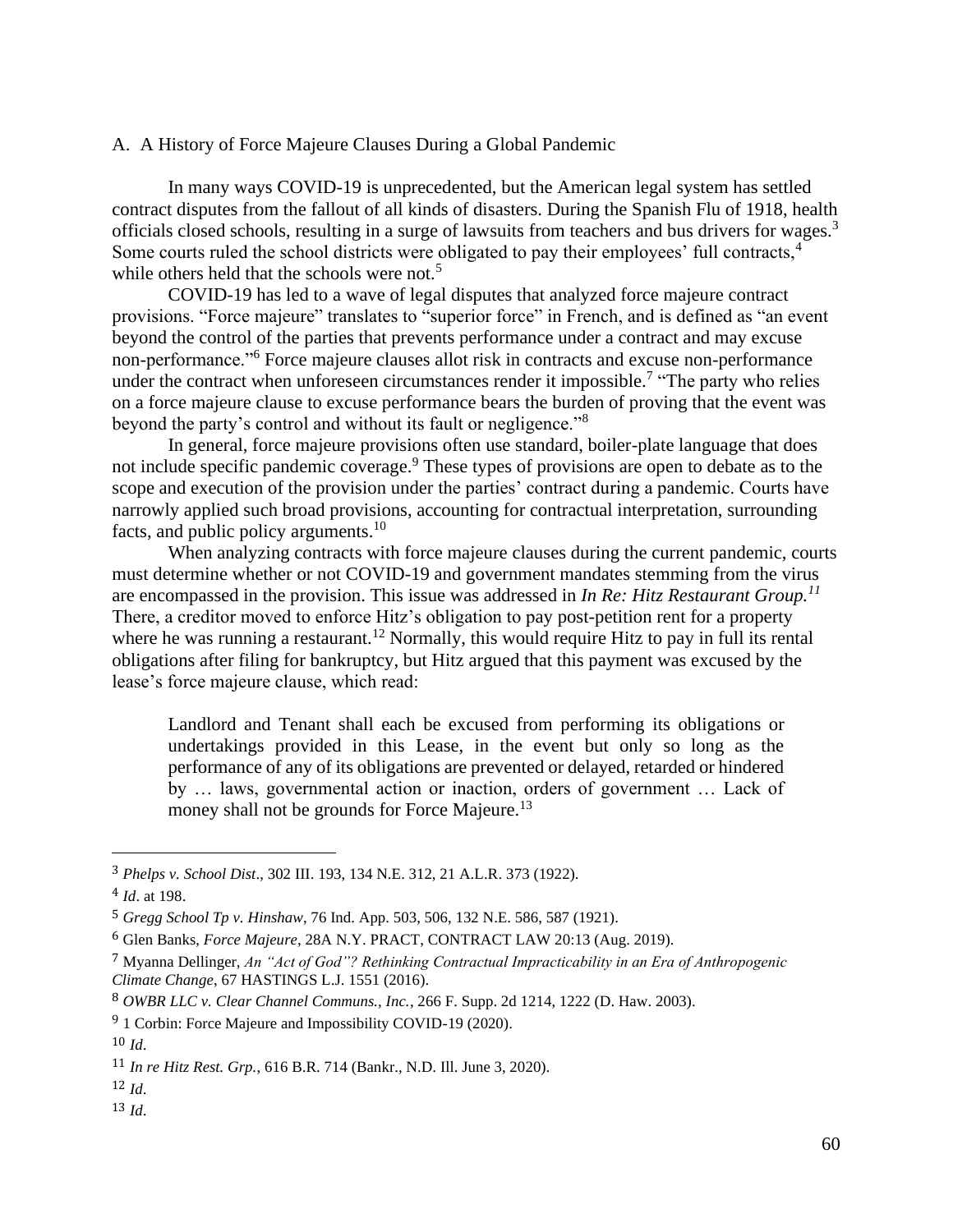Hitz argued that Illinois Governor Pritzker's executive order temporarily banning onpremises dining triggered this force majeure clause.<sup>14</sup> The court agreed, explaining that the governor's order was a government action that prohibited the tenant's performance by preventing on-premises dining, thus hindering the restaurant from operating normally and generating typical revenue.<sup>15</sup> However, because Hitz was still allowed to operate curb-side pickup, the court held the tenant was partially responsible for rent payments in proportion to the profits he could have made from carry-out. <sup>16</sup>

Because of similar disruptions to that in *Hitz*, many force majeure declarations are warranted during the COVID-19 pandemic. However, declaring a force majeure exemption that is not warranted may be a material breach of contract that subjects the breaching party to damages and/or discharges the non-breaching party from some or all of its obligations.<sup>17</sup>

In *Lantino v. Clay, LLC*, a New York gym owner sought to excuse rent payments because of the loss of revenue from COVID-19.<sup>18</sup> The court rejected this argument for two reasons. First, New York requires "objective impossibility" for a force majeure clause to be warranted.<sup>19</sup> This differs from a state like California, in which performance may be excused if it is impracticable via "unreasonable expense."<sup>20</sup> Additionally, the gym owners failed to prove they were destitute or completely unable to pay.<sup>21</sup> Therefore, the court ruled the force majeure clause was not warranted.<sup>22</sup>

B. Applying Force Majeure to the NBA

The NBA has a force majeure clause that, unlike many professional sports leagues, includes language that likely covers viral pandemics. Before exploring the future of the league's labor relationship, it is important to analyze the language of this clause and the timeline of events regarding COVID-19's impact on the NBA thus far.

i. The NBA's Force Majeure Clause

The NBA Collective Bargaining Agreement ("CBA") is a contract between the thirty team owners—as well as the commissioner—and the National Basketball Players Association ("Players Association"). The CBA directs the rules of many of the league's elements, such as trades, revenue distribution, players' contracts, the NBA draft, and the salary cap.<sup>23</sup> In 2011, the

16 *Id*.

<sup>14</sup> *Id*.

<sup>15</sup> *Id*.

<sup>17</sup> 1 Corbin: Force Majeure and Impossibility COVID-19 § 2.04 (2020).

<sup>18</sup> *Lantino v. Clay, LLC*, 1:18-cv-12247, 2020 WL 2239957 (S.D.N.Y. May 8, 2020).

<sup>19</sup> *Id*.

<sup>20</sup> Jamie Gottlieb Furia and Justin Corbalis, *Covid-19, Force Majeure, and Impossibility – Still a High Bar to Win*, LOWENSTEIN SANDLER (July 22, 2020), https://www.lowenstein.com/news-insights/publications/articles/covid-19-force-majeure-and-impossibility-still-a-high-bar-to-win-gottlieb-furia-corbalis.

<sup>21</sup> *Lantino v. Clay, LLC*, 1:18-cv-12247, 2020 WL 2239957 (S.D.N.Y. May 8, 2020).

<sup>23</sup> *Players, owner approve agreement*, ESPN (Dec. 8, 2011), espn.com/nba/story/\_/id/7332374/nba-labor-plauersowners-vote-ratify-new-labor-agreement.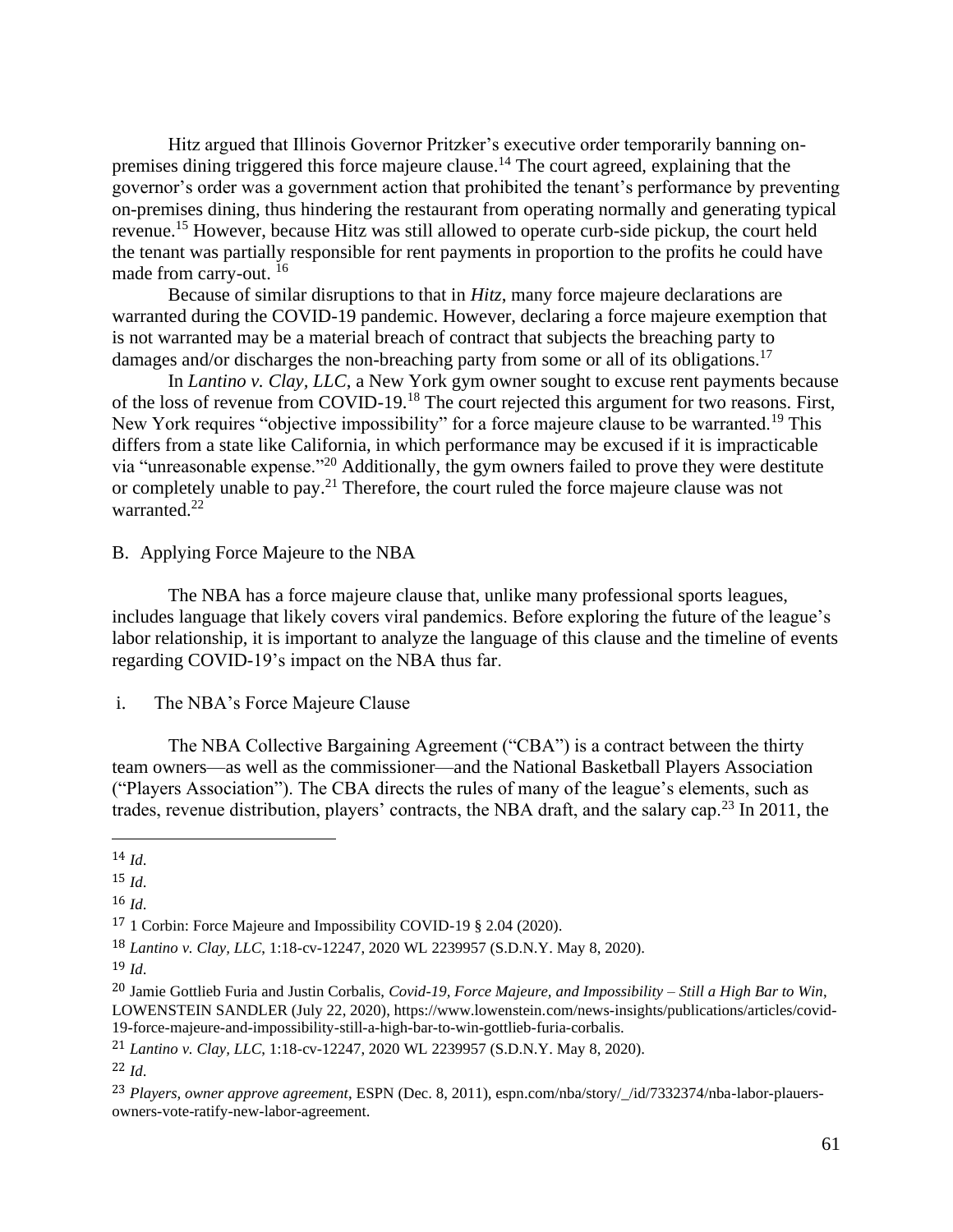CBA at the time expired, which led to the 2011 NBA lockout. This lockout ended in December of 2011.<sup>24</sup> The most recent CBA was approved in December of 2016. This contract runs through the 2023-2024 season and includes a mutual opt-out after the 2022-2023 season.<sup>25</sup>

The current CBA includes a force majeure clause that seemingly would allow the league to completely withhold players' salaries for canceled games due to a viral pandemic:<sup>26</sup>

'Force Majeure Event' shall mean the occurrence of any of the following events or conditions, provided that such event or condition either (i) makes it impossible for the NBA to perform its obligations under this Agreement, or (ii) frustrates the underlying purpose of this Agreement, or (iii) makes it economically impracticable for the NBA to perform its obligations under this Agreement: wars or war-like action (whether actual or threatened and whether conventional or other, including, but not limited to, chemical or biological wars or war-like action); sabotage, terrorism or threats of sabotage or terrorism; explosions; *epidemics*; weather or natural disasters, including, but not limited to, fires, floods, droughts, hurricanes, tornados, storms or earthquakes; and any governmental order or action (civil or military); provided, however, that none of the foregoing enumerated events or conditions is within the reasonable control of the NBA or an NBA Team.<sup>27</sup>

# ii. The NBA's Pandemic Timeline

The 2019-2020 NBA season was suspended on March 11, 2020 after Utah Jazz Center Rudy Gobert tested positive for COVID-19 minutes before the Jazz were scheduled to tip-off in Oklahoma City.<sup>28</sup> Just two days later, the Players Association alerted every player to the possibility that the owners could withhold a portion of their salary due to the CBA's force majeure clause.<sup>29</sup> This clause would allow the owners to reduce each player's salary about 1% for every game missed. $30$ 

On April 17, 2020, the NBA and the Players Association agreed to cut 25% of each player's salary, beginning on May 15.<sup>31</sup> This move avoided terminating the CBA. On May 8, NBA Commissioner Adam Silver first suggested the idea of finishing the season in one centralized location, which would eventually become known as the "bubble" in Orlando,

30 *Id*.

<sup>24</sup> *Id*.

<sup>25</sup> Adrian Wojnarowski, *Sources: CBA will extend seven years,* YAHOO (Oct. 24, 2016), sports.yahoo.com/news/sources-cba-will-extend-seven-years-161247944.html.

<sup>26</sup> Peter Botte, *NBA Paycheck Battle Could be Brewing in Coronavirus Hiatus*, N.Y. POST (Mar. 21, 2020), https://nypost.com/2020/03/21/nba-paycheck-battle-could-be-brewing-in-coronavirus-hiatus/.

<sup>27</sup> Mike Florio, *NBA players could soon lose pay; will that happen to NFL players, too?*, NBCSORTS (Mar. 23, 2020), [http://profootballtalk.nbcsports.com/2020/03/23/nba-players-could-soon-lose-pay-will-that-happen-to-nfl](http://profootballtalk.nbcsports.com/2020/03/23/nba-players-could-soon-lose-pay-will-that-happen-to-nfl-players-too/)[players-too/](http://profootballtalk.nbcsports.com/2020/03/23/nba-players-could-soon-lose-pay-will-that-happen-to-nfl-players-too/) (emphasis added).

<sup>28</sup> Paolo Uggetti, *A Timeline of the NBA's Path to Restarting*, THE RINGER (June 16, 2020), https://www.theringer.com/nba/2020/6/16/21292239/nba-restart-timeline-march-to-june.

<sup>29</sup> *Id*.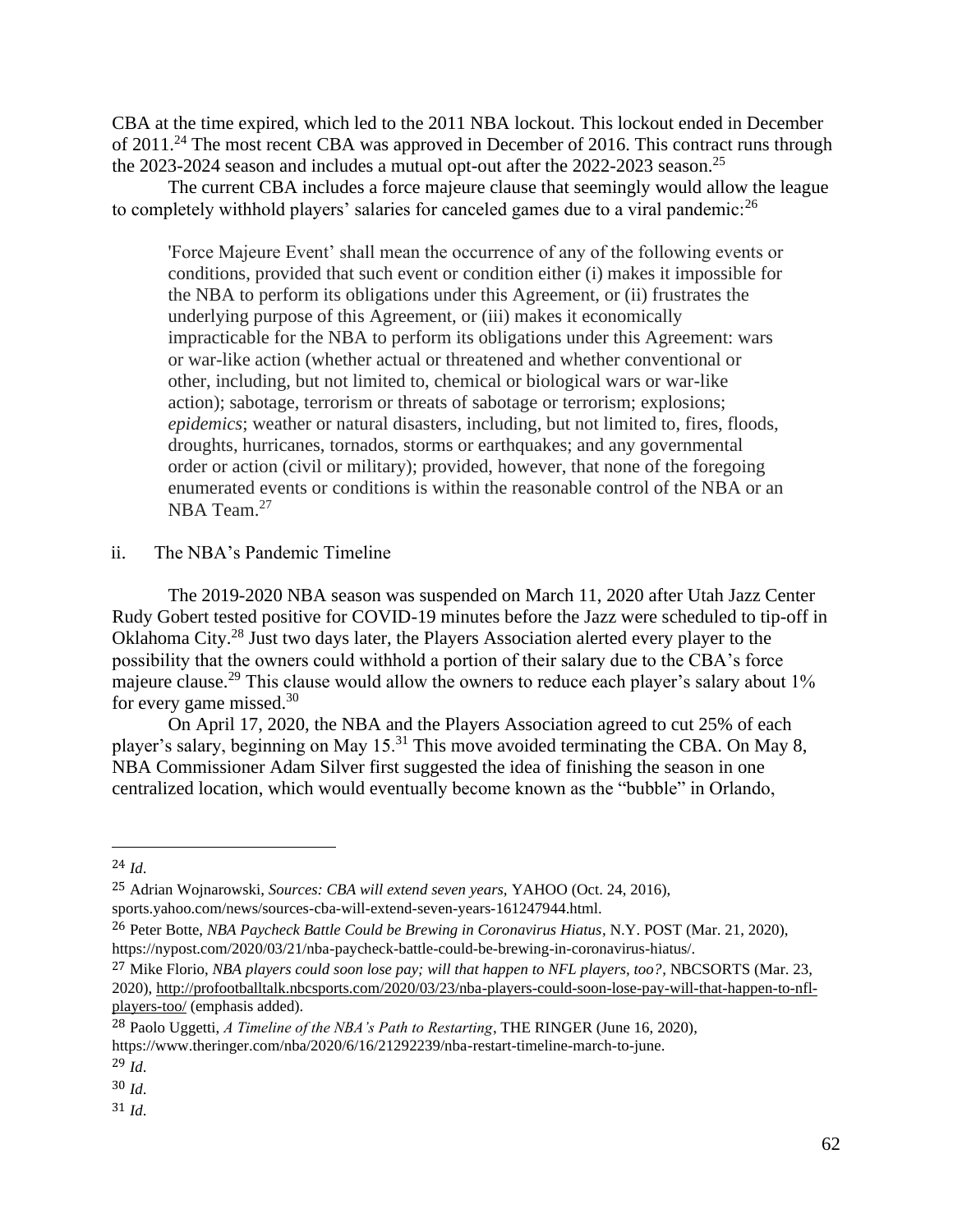Florida.<sup>32</sup> On June 5, 2020, the Players Association approved the NBA's plan to resume play in Orlando the following month on July 30, 2020 with a revised end-of-season format before the playoffs.<sup>33</sup>

# iii. The CBA as a Shield to Litigation (and Other Benefits)

Instead of reducing the players' pay, the owners could have taken a more drastic step and used the force majeure clause to terminate the CBA entirely. This would have led to a very volatile situation between the players and owners. Such a dramatic move would probably have damaged the symbiotic relationship shared by the league and its union, and could have resulted in antitrust litigation, which the CBA currently serves as a sort of shield against with language that requires almost all labor disputes to go to arbitration instead of the courts.<sup>34</sup>

Without this shield, players could potentially use federal litigation to challenge the legality of a variety of league rules that American antitrust law would not favor, such as maximum player salaries, the pre-determined rookie wage scale, and strong-arming rookies into playing where they are drafted.<sup>35</sup> This is exactly what happened in *Robertson v. National Basketball Ass'n*, 556 F.2d 682 (2d Cir. 1977).

In 1970, the NBA was planning to merge with its largest competitor, the American Basketball Association ("ABA").<sup>36</sup> Oscar Robertson, a player, sued the NBA, arguing this merger would create a monopoly.<sup>37</sup> This was significant to players because without a significant competitor, owners would be able to low-ball offers to players, knowing there was not a lucrative alternative for them.<sup>38</sup> This was especially true because at the time, the NBA's college draft bound a player to the team that drafted him for as long as that team desired.<sup>39</sup> The court issued an injunction against any merger.<sup>40</sup> In 1976, the NBA agreed to let players become "free agents" after a period of time playing for the team that drafted them.<sup>41</sup> This concession not only allowed the NBA to complete its merger with the ABA, but was a groundbreaking achievement for the players' autonomy, and created a free agency model that is still used today (with slight alterations in the intermittent years). $42$ 

Owners have been thrilled with the most recent CBA, as the league's revenue boomed from under \$5.2 billion in 2015 to \$8.8 billion in 2019.<sup>43</sup> For their part, signing the CBA earned

35 Jeffrey A. Mishkin, *Dispute Resolution in the NBA: The Allocation of Decision Making Among the Commissioner, Impartial Arbitrator, System Arbitrator and the Courts*, 35 Valparaiso U. L. Rev., 449 (2001). 36 *Robertson v. National Basketball Ass'n*, 389 F.Supp. 867, 873 (S.D.N.Y. 1977).

<sup>32</sup> *Id*.

<sup>33</sup> *Id*.

<sup>34</sup> National Basketball Association Collective Bargaining Agreement, Article 32.1

<sup>37</sup> *Id*. at 873-874.

<sup>38</sup> *Id*. at 874.

<sup>39</sup> *Id*.

<sup>40</sup> *Id*. at 903.

<sup>&</sup>lt;sup>41</sup> William C. Rhoden, *First Day of NBA Free Agency Should Be Called Big O Day*, THE UNDEFEATED (July 2, 2017), https://theundefeated.com/features/locker-room-talk-first-day-of-nba-free-agency-should-be-called-big-oday/.

<sup>42</sup> *Id*.

<sup>43</sup> Christina Gough, *Total Revenue of the National Basketball Association 2001-2020*, STATISTA (Feb. 17, 2001), https://www.statista.com/statistics/193467/total-league-revenue-of-the-nba-since-2005/.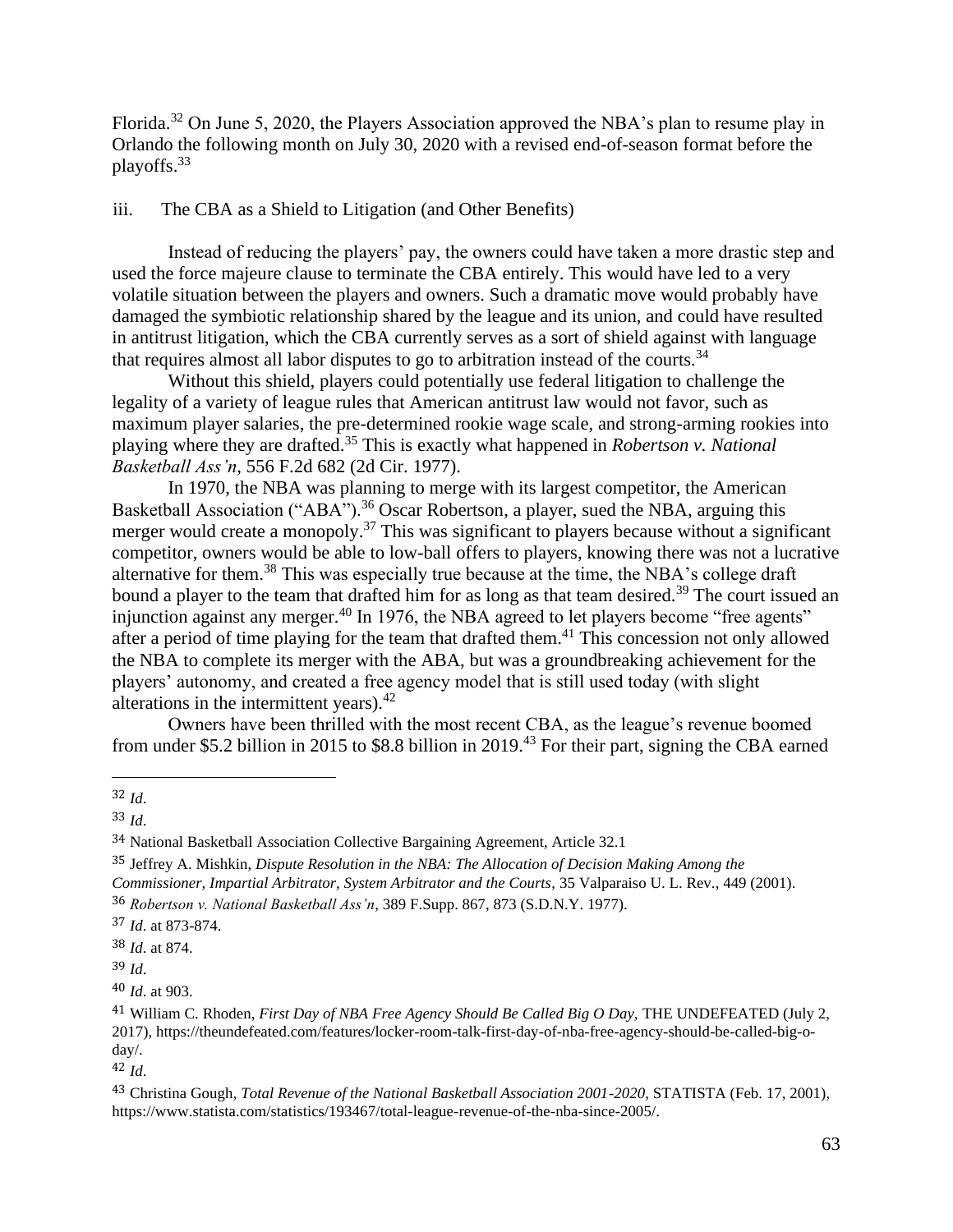the players many new benefits. Most notably, the players gained more licensing rights via a branch of the Players Association called Think450.<sup>44</sup> This new element of the union proactively coordinates individual players with sponsors so they can earn revenue from their individual stardom separate from their team.<sup>45</sup> Before this agreement, the NBA would in essence sell players' licensing rights of corporate sponsors.<sup>46</sup> Now, the Players Association controls the marketing rights to the players as a group.<sup>47</sup> Think450 President Jordan Schlacter said while the NBA does a great job marketing the game on the court, the players seized an opportunity to control their own marketing rights and develop sponsorship opportunities.<sup>48</sup> Chris Paul, the president of the Players Association, said, "There are so many personalities in our league that I think the sky's the limit in terms of how guys want to make an impact. It's about making sure every player has a chance to take advantage of the opportunities in and out of the game."<sup>49</sup>

## iv. Long-term Salary Cap Complications

The shortened season had many executives worried about the following season's salary cap.<sup>50</sup> The salary cap is the maximum amount of money each NBA team may spend on its roster of players without being penalized with a luxury tax.<sup>51</sup> Its purpose is to prevent the richer teams in large markets from overwhelming teams in smaller markets with high-paid talent. The salary cap is calculated based on previous seasons' earnings.<sup>52</sup> About 40% of the NBA's revenue comes from tickets and other in-arena sales,<sup>53</sup> so while NBA was projected to make around \$8 billion this season, it instead only made about \$6.5 billion.<sup>54</sup> Before the pandemic, the  $2020$ - $2021$ -salary cap was initially projected to be around \$115 million.<sup>55</sup> However, applying the formula the league uses to determine the cap, the lost revenue would have decreased the cap to about \$90 million.<sup>56</sup> This would have been only the third time in NBA history the salary cap decreased.<sup>57</sup>

<sup>44</sup> Jeff Beer, *NBA Player Union Unveils New Marketing Rights Group Think450*, FAST COMPANY (Feb. 2, 2018), fastcompany.com/40527883/nba-players-union-unveils-new-group-for-player-marketing-rights. 45 *Id*.

<sup>46</sup> *Id*.

<sup>47</sup> *Id*.

<sup>48</sup> *Id*.

<sup>49</sup> *Id*.

<sup>50</sup> Dan Feldman, *Report: NBA Salary Cap Will Be Lowered*, NBC SPORTS (May 9, 2020),

https://nba.nbcsports.com/2020/05/09/report-nba-salary-cap-will-be-lowered/.

<sup>51</sup> *Salary Cap Overview*, CBA BREAKDOWN, https://cbabreakdown.com/salary-cap-overview. 52 *Id*.

<sup>53</sup> Paolo Ugetti, *A Timeline of the NBA's Path to Restarting*, THE RINGER (June 16, 2020),

https://www.theringer.com/nba/2020/6/16/21292239/nba-restart-timeline-march-to-june.

<sup>54</sup> Chris Cwick, *NBA Came in Under \$1.5 Billion in Revenue Projections in 2020*, YAHOO (Oct. 24, 2020),

https://sports.yahoo.com/report-nba-came-in-15-billion-under-revenue-projections-in-2020-135356538.html.

<sup>55</sup> Dan Feldman, *Report: NBA Salary Cap Will Be Lowered*, NBC SPORTS (May 9, 2020),

https://nba.nbcsports.com/2020/05/09/report-nba-salary-cap-will-be-lowered/.

<sup>56</sup> Adrian Wojnarowski, *Sources: NBA, players' union agree for 2nd time to push back window preserving CBA termination rights,* ESPN (Aug. 25, 2020), espn.com/nba/story/\_/id/29639338/sources-nba-players-union-agree-2<sup>nd</sup>push-back-window-preserving-cba-termination-rights.

<sup>57</sup> *NBA Salary Cap History*, BASKETBALL REFERENCE, https://www.basketball-reference.com/contracts/salarycap-history.html.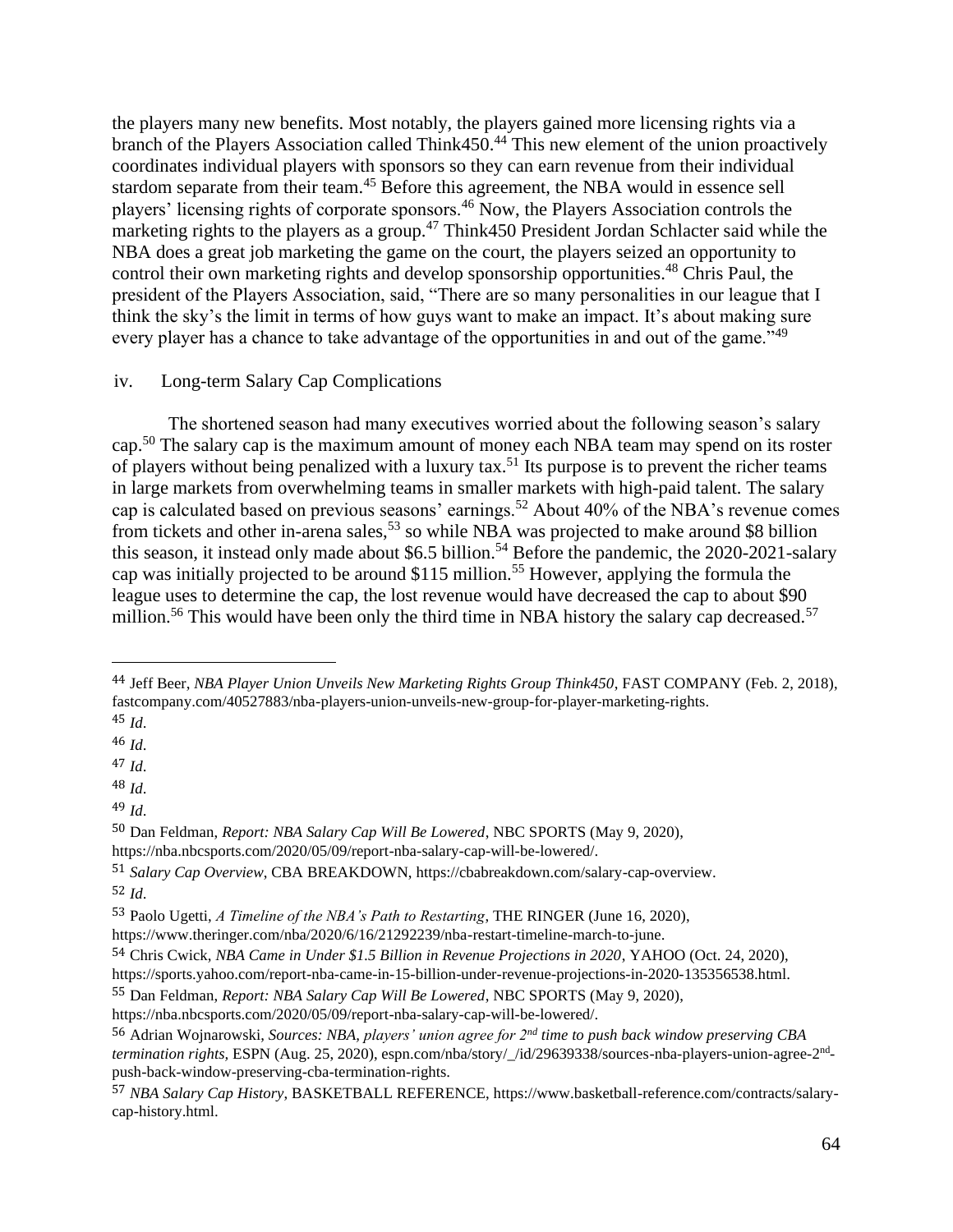There would have been great fallout from this type of dip in the salary cap. Players seeking new contracts in the 2020 offseason would have been paid less than their expected value, as each team would have less money to spend than anticipated.<sup>58</sup> The same is true for amateur players being selected in the NBA draft.<sup>59</sup> From the owners' perspectives, this unexpected drop would have placed 25 of the 30 teams into the luxury tax  $^{60}$  (the consequence for teams spending more than the salary cap). Many of these teams built their rosters in such a way to avoid the luxury tax, and those who were already in the luxury tax would have seen a drastic increase in their penalty. For example, if the salary cap had dropped \$25 million, the Golden State Warriors tax penalty of \$45 million would have ballooned to \$160 million.<sup>61</sup>

On November 9, 2020 the NBA and Players Association agreed to a reformed cap structure that would avoid such a significant plummet of the salary cap. Instead of following the standard formula that would have dropped the salary cap to \$90 million, this agreement will keep the salary cap static at \$109 million for the 2021 season.<sup>62</sup> This is the first time since the 2013 season that the salary cap has not increased.<sup>63</sup> This was accomplished by the Players Association agreeing to place a larger share of their salary into escrow.<sup>64</sup> In a normal season, 10% of the players' salary goes into escrow.<sup>65</sup> The owners and players split revenue 50/50, and if that number at the end of the season is equal to or greater than expected, the players get their money in escrow back. If that number is less than expected, the owners keep some of it.<sup>66</sup> In order to give the owners a greater cap to work with, the players agreed to spread out a greater share of their salary in escrow over the next three seasons, with the stipulation that it will not exceed 20%.<sup>67</sup>

While this solution gives teams more breathing room and allows free agents and rookies to get paid their expected value, it does not solve the problem entirely. The 2021 NBA season will have at least 150 fewer games than a normal season, and surely less or no fans will be allowed to attend games.<sup>68</sup> As of April 5, 2021, no NBA arenas are operating above 25% fan capacity, and it is unknown how much the league's revenue will be significantly diminished this

61 *Id*.

64 *Id*.

<sup>58</sup> Dan Feldman, *Report: NBA Salary Cap Will Be Lowered*, NBC SPORTS (May 9, 2020),

https://nba.nbcsports.com/2020/05/09/report-nba-salary-cap-will-be-lowered/.

<sup>59</sup> *Id*.

<sup>60</sup> Adrian Wojnarowski, *Sources: NBA, players' union agree for 2nd time to push back window preserving CBA*  termination rights, ESPN (Aug. 25, 2020), espn.com/nba/story/\_/id/29639338/sources-nba-players-union-agree-2<sup>nd</sup>push-back-window-preserving-cba-termination-rights.

<sup>62</sup> Eric Walden, *NBA, Players Agree to Terms on 2020-2021 Season, Including Salary Cap, Free Agency,* THE SALT LAKE TRIBUNE (Nov. 9, 2020), https://www.sltrib.com/sports/jazz/2020/11/09/nba-players-agreeterms/#:~:text=The%20salary%20cap%20(%24109.1,and%20a%20maximum%20of%2010%25. 63 *Id*.

<sup>65</sup> Bryan Toporek, *NBA's Escrow Battle Over Players' Salaries Has Only Just Begun*, FORBES (April 8, 2020), https://www.forbes.com/sites/bryantoporek/2020/04/08/nbas-escrow-battle-over-player-salaries-has-only-justbegun/?sh=58ceb14054e3.

<sup>67</sup> Eric Walden, *NBA, Players Agree to Terms on 2020-2021 Season, Including Salary Cap, Free Agency,* THE SALT LAKE TRIBUNE (Nov. 9, 2020), https://www.sltrib.com/sports/jazz/2020/11/09/nba-players-agreeterms/#:~:text=The%20salary%20cap%20(%24109.1,and%20a%20maximum%20of%2010%25.

<sup>68</sup> Greg Heilman, *NBA 2020-2021 Schedule: Season and Playoffs*, AS SPORTS (Dec. 19, 2020), https://en.as.com/en/2020/12/19/other\_sports/1608341045\_415690.html#menu.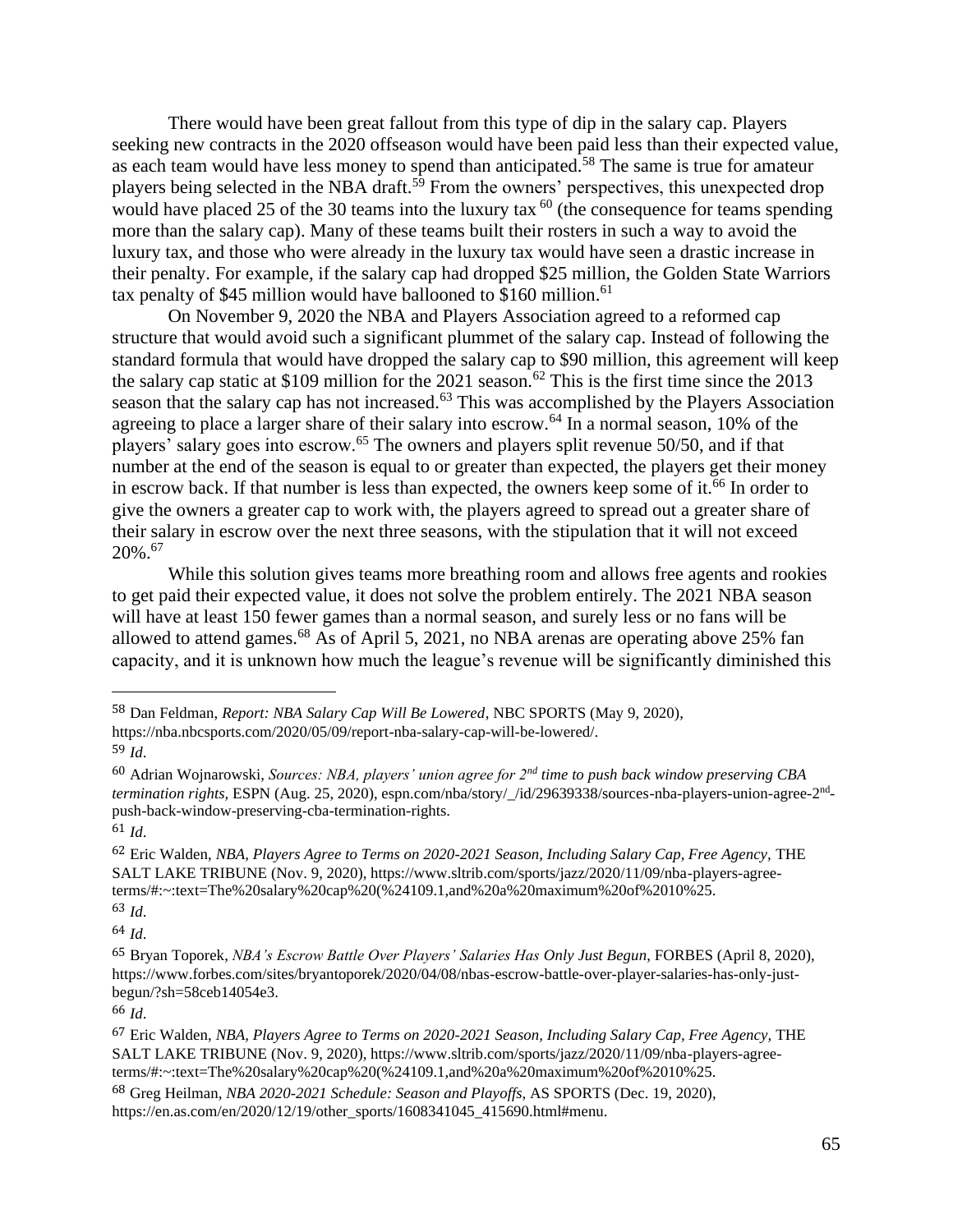season.<sup>69</sup> If it is, the salary cap anxiety may return, likely with even more pressure, as smoothing two-seasons worth of decreased revenue will be more difficult than only one season's worth.

<sup>69</sup> Matt Traub, *Which NBA Teams Allow Fans at Games this Season?*, SPORTS TRAVEL (May 4, 2021), https://www.sportstravelmagazine.com/which-nba-teams-allow-fans-this-season-covid/.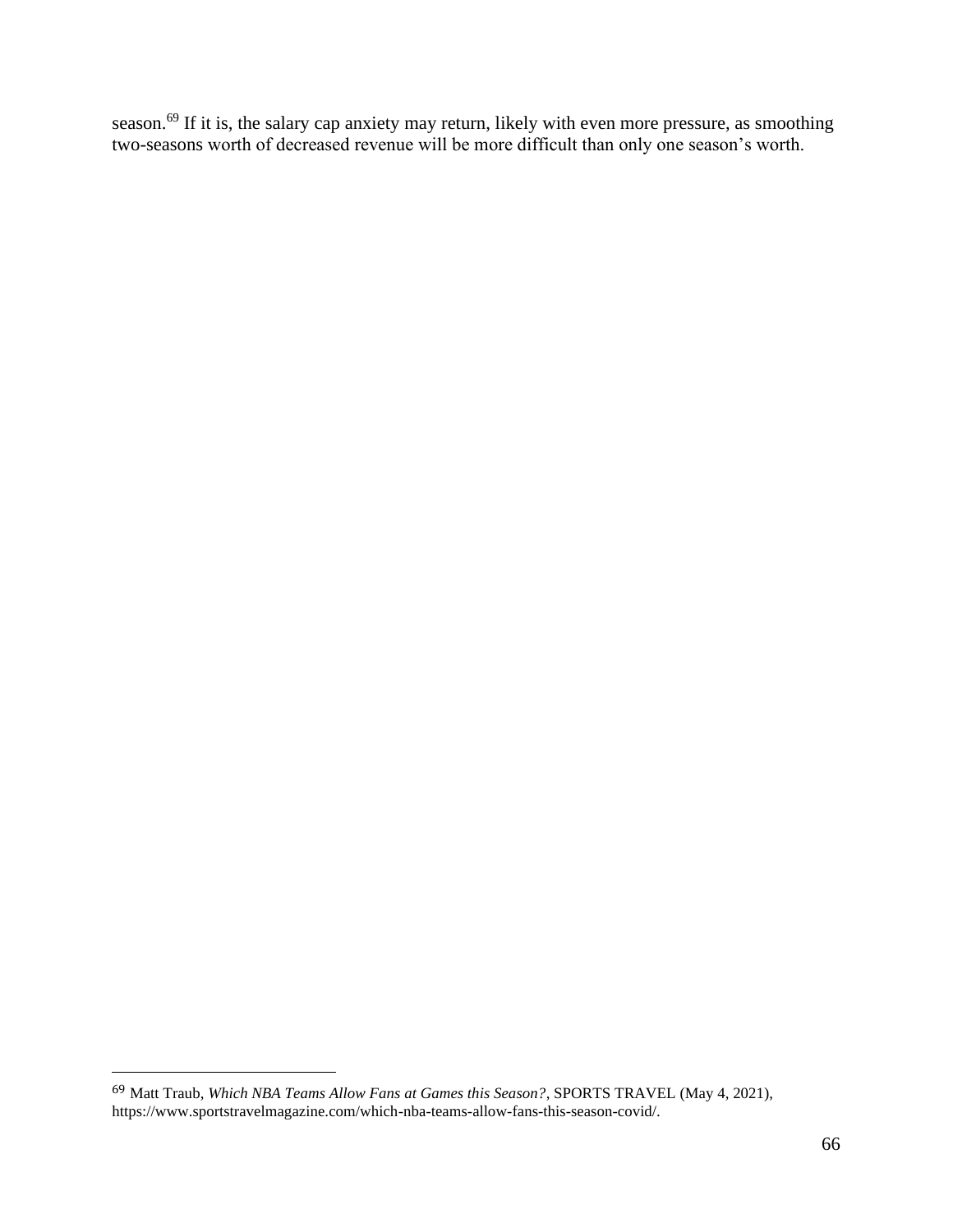## C. A History of Wildcat Strikes

A "wildcat strike" is a work stoppage in which the workers do not have approval from their union.<sup>70</sup> The most notable American wildcat strikes took place during World War I.<sup>71</sup> These ranged across all different types of industries—textile, coal, timber, shipping—and arose out a variety of demands such as the right to organize, employment arbitration, shortened work weeks, and higher wages.<sup>72</sup> These strikes, combined with the pressure of Word War I, compelled President Woodrow Wilson to create the National War Labor Board as a way to rapidly arbitrate the surge of labor disputes across the country.<sup>73</sup> This was a short-term solution however, and wildcat strikes continued until President Franklin Roosevelt's New Deal in the 1930's alleviated many of the working class's largest grievances.<sup>74</sup> Since then, there have been a few wildcat strikes here and there in different fields, but nothing like the wave in the early  $1900s$ .<sup>75</sup>

Perhaps the closest thing to a wildcat strike in sports history occurred at the 1964 NBA All-Star game. Just hours before tipoff, the players took a vote to determine whether theywould refuse to play unless the league agreed to implement a pension plan.<sup>76</sup> The vote was 11-9 to strike, with Boston Celtics star Bill Russell leading the pro-strike faction.<sup>77</sup> Fifteen minutes before tip-off, NBA commissioner Walter Kennedy agreed to create a pension plan, and the game was played as scheduled.<sup>78</sup> This was the greatest victory for labor relations in professional sports to date.<sup>79</sup>

D. The Wildcat Strike in the Bubble

After the police shooting of Jacob Blake in Kenosha, Wisconsin, the NBA players initiated their own wildcat strike that threatened the continuance of the playoffs, raising questions for the league's immediate future.<sup>80</sup>

When the Black Lives Matter protests were sweeping the nation in early June of 2020, some players expressed concern that returning to play would be a distraction from the

<sup>70</sup> Gregor Gall, Wildcat Strike, BRITANNICA (2007), https://www.britannica.com/topic/wildcat-strike.

<sup>71</sup> Robert Ovetz, *The Forgotten Wildcat Strikes That Swept the Country During WWI*, IN THESE TIMES (Jan. 2, 2019), https://inthesetimes.com/article/wildcat-strike-world-war-arbitration-textile-westinghouse-electric. <sup>72</sup> *Id*.

<sup>73</sup> *Id*. 74 *Id*.

<sup>75</sup> *Id*.

<sup>76</sup> Robert Rubino, *1964 Stars Threatened to Boycott Game*, THE PRESS DEMOCRAT (Feb. 15, 2014), https://www.pressdemocrat.com/article/news/1964-stars-threatened-to-boycott-game/.

<sup>77</sup> *Id*.

<sup>78</sup> *Id*.

<sup>79</sup> *Id*.

<sup>80</sup> Edward Ongweso Jr., *Why the NBA Wildcat Strike Is So Important,* VICE (Aug. 27, 2020), vice.com/en\_us/article/ep47pj/why-the-nba-wildcat-strike-is-so-important.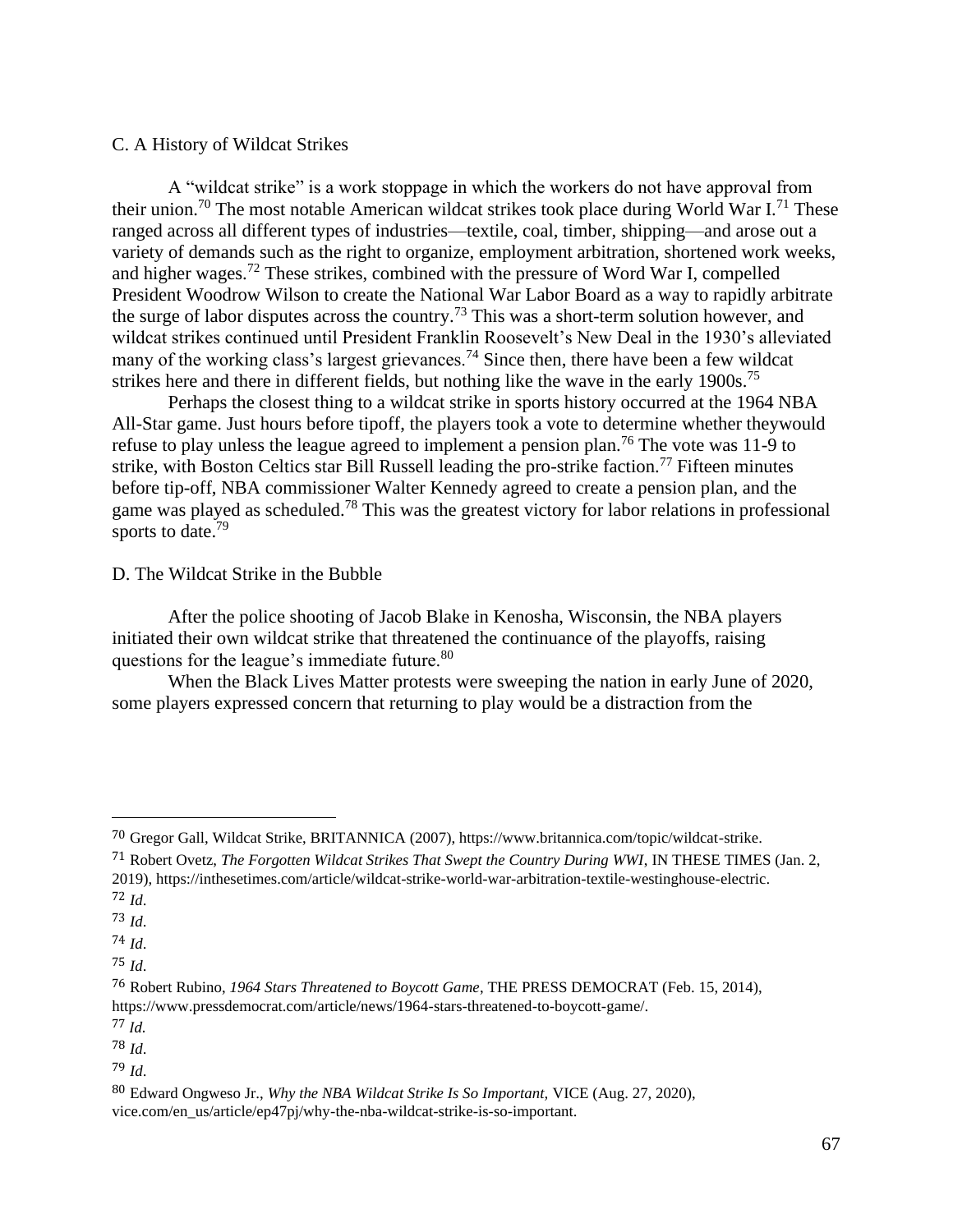movement.<sup>81</sup> Ultimately, every team eligible for the bubble appeared on July 30, 2020, and play resumed with messages of social justice on the court and on the back of the players' jerseys.<sup>82</sup>

On August 26, 2020, players for the Milwaukee Bucks refused to play their playoff game in protest of the police shooting of Jacob Blake in their home state of Wisconsin.<sup>83</sup> Instead of taking the court for warm-ups, the players stayed in the locker room and spoke on the phone with Wisconsin's Attorney General and Lieutenant Governor.<sup>84</sup> Their opponent, the Orlando Magic, joined the strike by refusing to accept the Bucks' forfeit, and within hours all of the teams in the NBA playoffs—and some in other sport leagues—joined by refusing to play their games.<sup>85</sup> This wildcat strike carried immense risk to players' financial well-being and careers, as the CBA explicitly includes a "no-strike" clause: "During the term of this Agreement, neither the players Association nor its member shall engage in any strikes, cessations or stoppages of work, or any other similar interference with the operation of the NBA or any of its Teams."<sup>86</sup> This provision would allow the NBA to terminate the entire CBA, jeopardizing the NBA's existence for the foreseeable future.

In addition to this explicit section of the CBA, the National Labor Relations Board ("NLRB") ruled in 2019 that wildcat strikes were not protected under the National Labor Relations Act of 1935 ("the Act").<sup>87</sup> This meant that if the NBA terminated the CBA, the players would be unable to use the Act or any of its protective provisions in future negotiations or in a court of law.<sup>88</sup>

After emergency meetings the following morning involving both players and owners, the NBA and players agreed to resume games, beginning on August 29, 2020.<sup>89</sup> Players agreed to continue play after being assured the owners would take concrete steps to help the fight against racial injustice and police brutality.<sup>90</sup> On August 28, 2020, the NBA unveiled a plan to attempt to utilize all twenty-nine of the NBA stadiums located in the United States as polling places during

vice.com/en\_us/article/ep47pj/why-the-nba-wildcat-strike-is-so-important.

<sup>81</sup> Kurt Helin, *Kyrie Irving On NBA Restart: "I Don't Support Going Into Orlando*," YAHOO (June 12, 2020), https://www.yahoo.com/entertainment/kyrie-irving-nba-restart-don-030001673.html.

<sup>82</sup> *Social Justice Messages Each NBA Player is Wearing On His Jersey*, THE UNDEFEATED (July 31, 2020), https://theundefeated.com/features/social-justice-messages-each-nba-player-is-wearing-on-his-jersey/.

<sup>83</sup> Edward Ongweso Jr., *Why the NBA Wildcat Strike Is So Important,* VICE (Aug. 27, 2020),

<sup>84</sup> Ashish Mathur*, Report: Bucks Host Call with Wisconsin Attorney General and Lieutenant Governor Following Jacob Blake Shooting*, CLUTCH POINTS (Aug. 26, 2020), https://clutchpoints.com/bucks-news-milwaukee-holdscall-with-wisconsin-attorney-general-and-lieutenant-governor-following-jacob-blake-shooting/.

<sup>85</sup> Edward Ongweso Jr., *Why the NBA Wildcat Strike Is So Important,* VICE (Aug. 27, 2020),

vice.com/en\_us/article/ep47pj/why-the-nba-wildcat-strike-is-so-important.

<sup>86</sup> National Basketball Association Collective Bargaining Agreement Section 30.1.

<sup>87</sup> Amanda J. Fray et.al., *NLRB: Wildcat Strike Loses NLRA Protection Following Employee Knowledge of Union Disavowal, Disapproval*, THE NATIONAL REVIEW (Oct. 25, 2019), natlawreview.com/article/nlrb-wildcatstrike-loses-nlra-protection-following-employee-knowledge-union. 88 *Id*.

<sup>89</sup> Andrew Grief, *NBA Players Agree to Resume Season, but Won't Play Thursday*, LOS ANGELES TIMES (Aug. 27, 2020), https://www.latimes.com/sports/story/2020-08-27/nba-players-agree-to-resume-

season#:~:text=NBA%20players%20have%20agreed%20to,knowledge%20of%20the%20decision%20confirmed.

<sup>&</sup>lt;sup>90</sup> Sam Quinn, *NBA players want owners to be proactive, not reactive, in enacting social change, per reports, CBS* SPORTS (Aug 27, 2020), https://www.cbssports.com/nba/news/nba-players-want-owners-to-be-proactive-notreactive-in-enacting-social-change-per-

reports/#:~:text=In%20discussing%20the%20resumption%20of,to%20The%20Athletic's%20Shams%20Charania.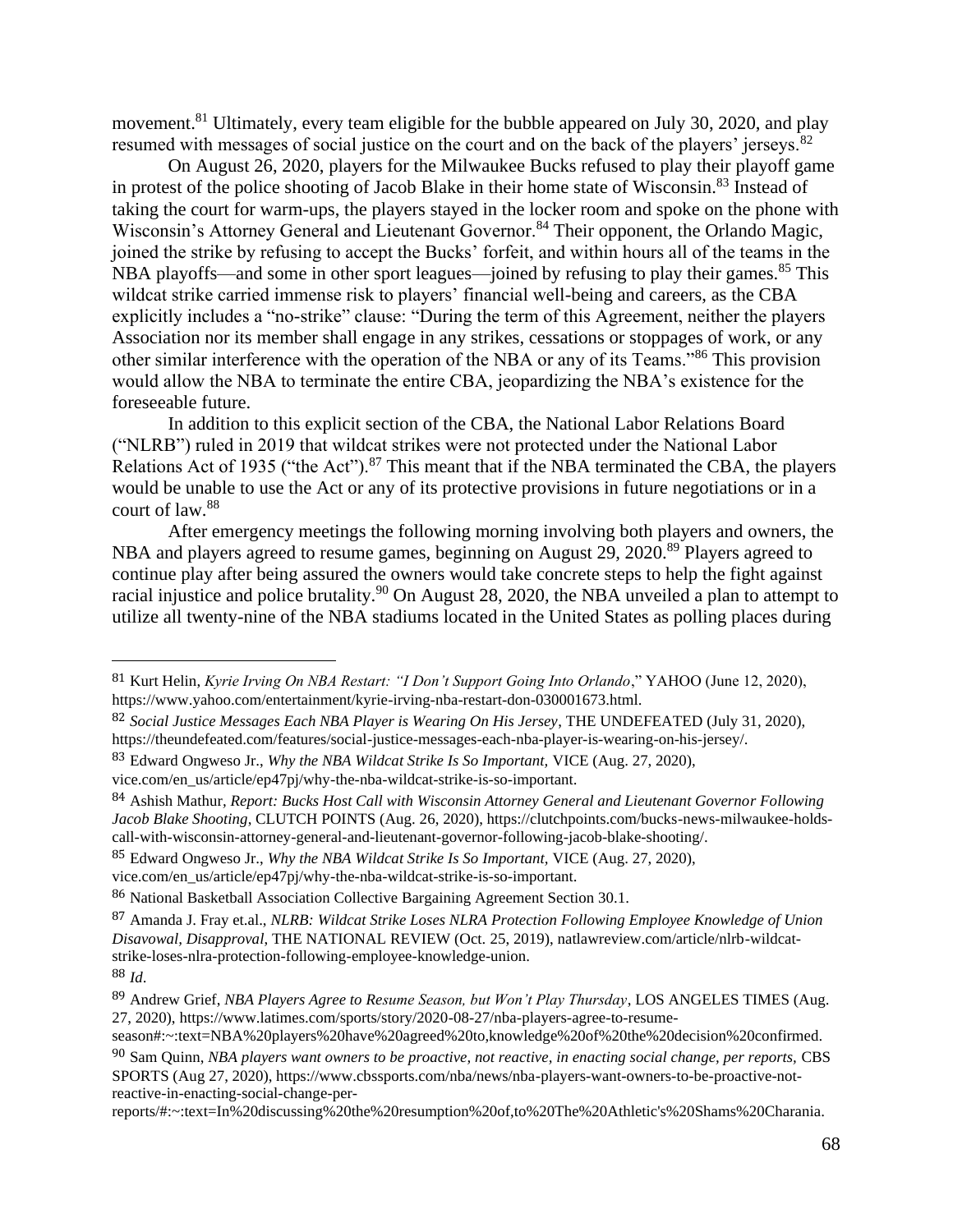the upcoming election on November 4, 2020. This move came in response to the players' wildcat strike.<sup>91</sup> Twenty-one of the 29 arenas ultimately were used, with local officials in some cities like Milwaukee and Miami—denying the teams' efforts. <sup>92</sup>

## E. An Uncertain Future

The NBA's bubble experiment was a risky endeavor met with skepticism,  $93$  and all things considered, it was a great success. After the wildcat strike, the NBA playoffs continued without a hiccup. No player ever tested positive for COVID-19 in the bubble, and all games continued as scheduled.<sup>94</sup> However, both the virus and the nation's civil unrest create uneasiness as to how the league will proceed now that the season is over.

Despite the bubble's success, a lot of money was still lost from playing without fans.<sup>95</sup> More worrisome is that the league is playing the 2021 season without a bubble to protect players from the virus. If players are infected with the virus during the season, it could stir back up all of the force majeure concerns the league had in the summer of 2020. In addition, as of April 5, 2021, every NBA team has played its games without fans or with limited capacity, and no arena has operated above 25% capacity.<sup>96</sup> This will further cut into earnings, creating more headaches with the salary cap and luxury tax.

It is yet to be seen how the owners plan to make further strides in pleasing the players' calls for more significant action for racial justice. Play in the bubble returned, but there is a simmering tension that many players will not be satisfied unless the owners commit to further significant action in the near future. This tension will only likely increase if more videos of police brutality emerge, or if officers involved in these situations are still not held accountable. The impact of this tension could shape the league's labor relations in the next few years and the way the next CBA is written.

#### III. DISCUSSION

The near future of the NBA will come with unique challenges as to what the league's owners want and what the players ask in return. Navigating that tension will take creativity, compromise, and mutual respect. Part A is an explanation of what owners expect in the shortterm and long-term future. Then, Part B will illustrate how the players might respond to these

<sup>91</sup> Nate Berg, *NBA Stadiums Will Be Voting Centers in 2020. Here's How That Will Work*, FAST COMPANY (Sep. 8, 2020), https://www.fastcompany.com/90547445/nba-stadiums-will-be-voting-centers-this-fall-heres-how-thatwill-work.

<sup>92</sup> Kate Brumback and Larry Lage, Staidums, *Arenas, Stadiums Find New Life as Safer Options for Voting*, ASSOCIATED PRESS (Oct. 22, 2020), https://apnews.com/article/election-2020-nfl-nba-virus-outbreak-primaryelections-36560251b8fa01deca154ffd3d490c84.

<sup>93</sup> Ricardo A. Hazzell, *Dear NBA: The Bubble Wont Work!*, THE SHADOW LEAGUE (July 6, 2020), https://theshadowleague.com/dear-nba-the-bubble-wont-work/.

<sup>94</sup> Kelcie Pegher, *Coronavirus Today: The NBA's Bubble Worked,* LOS ANGELES TIMES (Oct. 12, 2020), https://www.latimes.com/science/newsletter/2020-10-12/coronavirus-today-nba-bubble-success-covid-lakerscoronavirus-today.

<sup>95</sup> Chris Cwick, *NBA Came in Under \$1.5 Billion in Revenue Projections in 2020*, YAHOO (Oct. 24, 2020), https://sports.yahoo.com/report-nba-came-in-15-billion-under-revenue-projections-in-2020-135356538.html. 96 Matt Traub, *Which NBA Teams Allow Fans at Games this Season?*, SPORTS TRAVEL (April 5, 2021), https://www.sportstravelmagazine.com/which-nba-teams-allow-fans-this-season-covid/.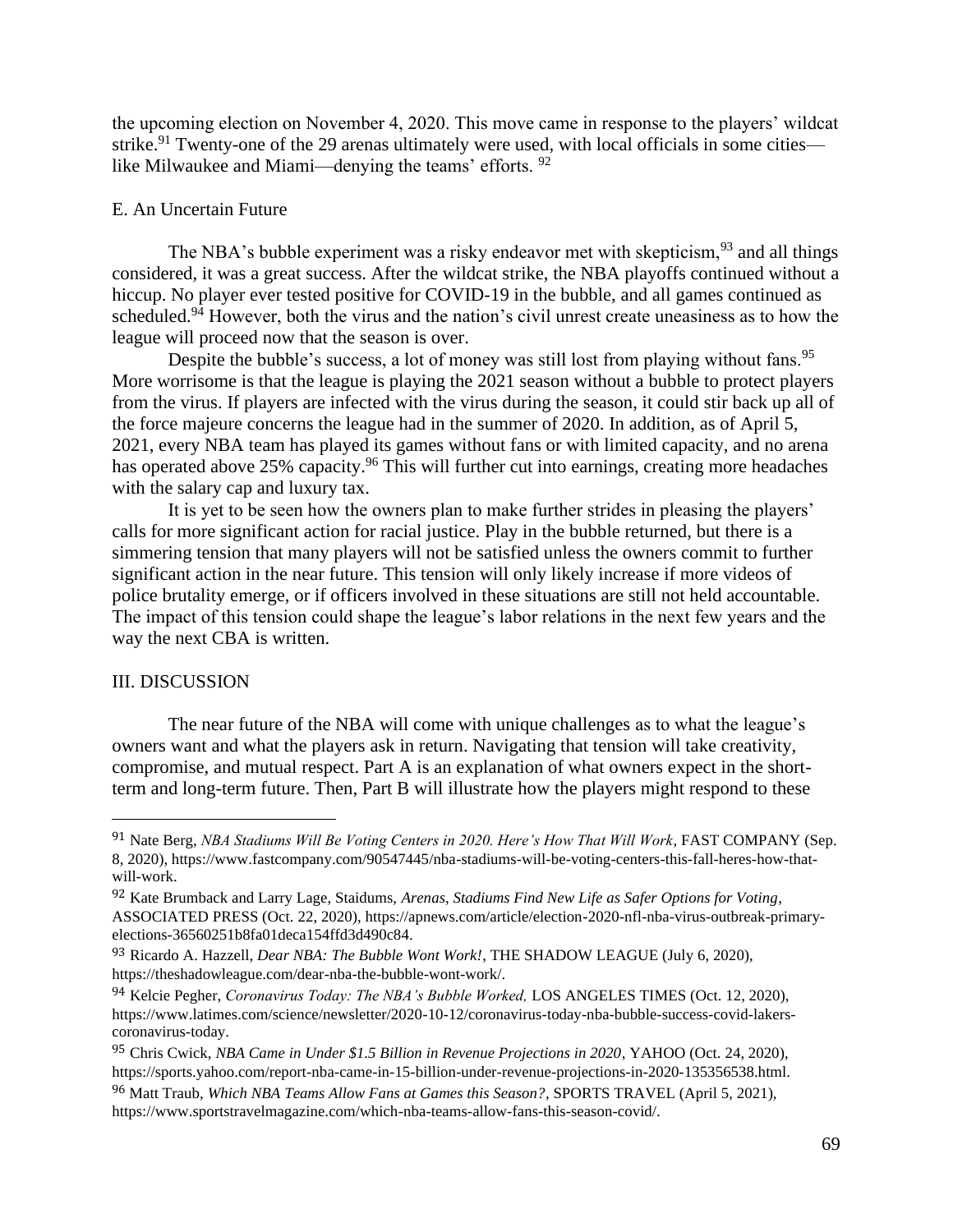expectations, including requests of their own. Finally, Part C will provide recommendations for compromise to ensure a beneficial agreement for both parties.

#### A. What Owners Want

Because of lost revenue from COVID-19, the owners have a unique set of pressing issues to resolve. Additionally, the long-term changes they have wanted for many years have not gone away.

#### i. Short-term Salary Concerns

The most important issue for teams is how to treat the salary cap with the NBA's loss of revenue from the pandemic. The NBA was projected to make around \$8 billion in the 2020 season, and instead only made about \$6.5 billion.<sup>97</sup> While keeping the salary cap static serves as a band-aid for the 2021 season, this problem will only be compounded if fans are not allowed in arenas for the 2021 season, or if they are allowed in a limited capacity, as about 40% of the NBA's revenue comes from tickets and other in-arena sales.

This lost revenue will create a more complex issue with respect to free agency, roster construction, and revenue sharing. The NBA's salary cap is adjusted on an annual basis based on recent years' revenue.<sup>98</sup> The yearly changes in the salary cap are generally modest, ranging between 3% and 5%.<sup>99</sup> Since the CBA was extended in 2016, players and owners split the basketball related interest ("BRI")—the league's general revenue—almost exactly 50/50.<sup>100</sup> If further revenue losses lead to a decreased salary cap in subsequent seasons, it will cost owners even more money and handcuff their ability to make offseason moves. As Adam Silver explained, "There's not a mechanism in it that works to properly set the cap when you've got so much uncertainty, when our revenue could be \$10 billion or it could be \$6 billion. Or less."<sup>101</sup>

This is not only a problem for owners, but also many players. The majority of players are signed for multiple years, and in most cases, all of their money is guaranteed.<sup>102</sup> Therefore, if the projected salary cap were to drop significantly because of lost revenue, it will be NBA free agents who wear the burden by either not being signed, or being signed for significantly less than their market value.<sup>103</sup> NBA rookies are paid on a scale measured by the salary cap, so in addition to free agents, every rookie would be earning significantly less than those drafted in recent vears. $104$ 

99 NBA Salary Cap History, REAL GM, https://basketball.realgm.com/nba/info/salary\_cap. 100 *Id*.

<sup>97</sup> Kurt Helin, *Report: NBA Missed Revenue Projections by About \$1.5 Billion Last Season*, NBC SPORTS (Oct. 24, 2020), https://nba.nbcsports.com/2020/10/24/report-nba-missed-revenue-projections-by-1-5-billion-last-season/. 98 Jon Hamm, *NBA Salary Cap 101 - The Cap, the Luxury Tax and the Apron*, THE OKLAHOMAN (May 9, 3014),

https://oklahoman.com/article/4747971/nba-salary-cap-101-the-cap-the-luxury-tax-and-the-apron.

<sup>&</sup>lt;sup>101</sup> Adrian Wojnarowski, *Sources: NBA, NBPA extend negotiating window on CBA modifications to Oct.* 30, ESPN (Oct. 15, 2020), https://africa.espn.com/nba/story/\_/id/30123004/nba-nbpa-extend-negotiating-window-cbamodifications-oct-30.

<sup>102</sup> *Compensation*, CBA BREAKDOWN, https://cbabreakdown.com/compensation.

<sup>103</sup> Dan Feldman, *Report: NBA Salary Cap Will Be Lowered*, NBC SPORTS (May 9, 2020),

https://nba.nbcsports.com/2020/05/09/report-nba-salary-cap-will-be-lowered/. 104 *Id*.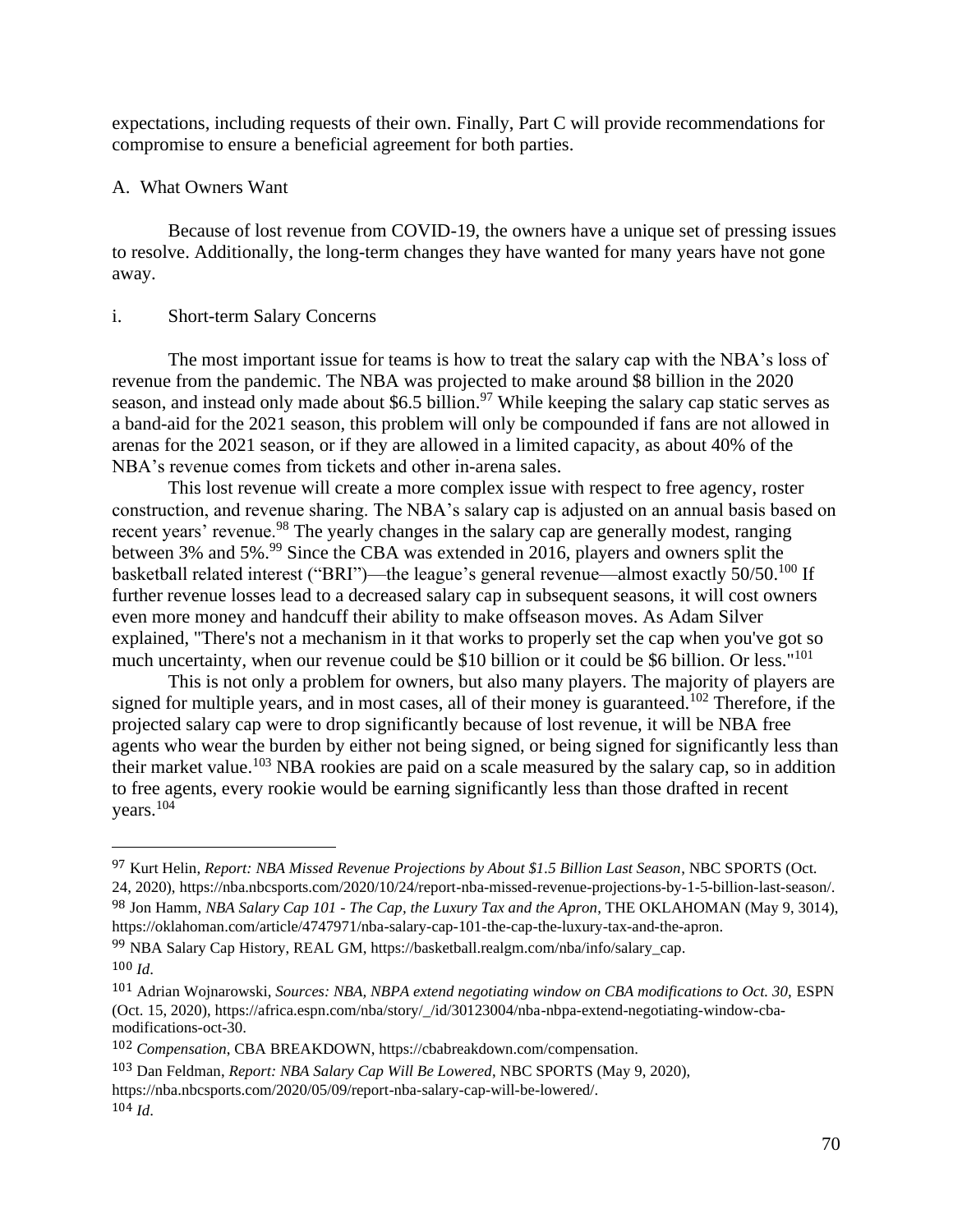The solution agreed to for the 2021 season was to reform the amount of players' money in escrow.<sup>105</sup> In past seasons, 10% of the players' salary is kept in escrow so that if the league's revenue is lower than expected, owners can recoup some of the money to maintain the 50/50 revenue distribution.<sup>106</sup> For the 2020 season, players agreed to put 25% of their money in escrow to make up for the lost regular season games and attendance-free playoff games.<sup>107</sup> Players agreed to this largely because owners had the ability to tear up the CBA via the force majeure clause.<sup>108</sup> Ultimately, players lost about 15% of their 2020 salaries.<sup>109</sup>

One league executive suggested that if the salary cap were to plummet after the 2021 season, the league should explore an unlimited escrow.<sup>110</sup> This would put the players in a very vulnerable position that is similar to being constantly threatened with owners enforcing the force majeure clause. Michelle Roberts, the Players Association's Executive Director, dismissed this idea as unreasonable in a recent interview with The Athletic's Sam Amick. "It's lazy. I think it's two-dimensional. I have too much respect for the league and the governors than to think let's just resolve it that way."<sup>111</sup>

Another proposal from league executives to alleviate future revenue losses was for all 450 players to agree to partially reduce their salaries.<sup>112</sup> This solution would simultaneously balance the financial hit among owners and players, evenly distribute the burden felt by all players evenly, and allow teams to maintain something close to their projected salary cap to operate normally. However, this direct slashing of players' salaries is likely a worst-case scenario option for the Players Association. As Michelle Roberts said, "Not everyone enjoys the longevity that someone like LeBron (James) does. Most guys are not going to play 15 years, 16 years, 17 years. Our shelf life is less than five years."<sup>113</sup>

The agreement to minor escrow reform for the 2021 season gives hope that these radical solutions will not have to be discussed further. However, if the 2021 season does not go smoothly and revenue takes another large hit, it is easy to imagine these more extreme conversations happening again.

Finally, there is an issue of scheduling a season while an uncertain pandemic progresses. Normally, the NBA begins in late October. On November 9, 2020, the NBA and Players Association agreed to begin the 2021 season on December 22, 2020.<sup>114</sup> Because the regular

<sup>105</sup> Eric Walden, *NBA, Players Agree to Terms on 2020-2021 Season, Including Salary Cap, Free Agency,* THE SALT LAKE TRIBUNE (Nov. 9, 2020), https://www.sltrib.com/sports/jazz/2020/11/09/nba-players-agreeterms/#:~:text=The%20salary%20cap%20(%24109.1,and%20a%20maximum%20of%2010%25.

<sup>106</sup> Bryan Toporek, *NBA's Escrow Battle Over Player Salaries Has Only Just Begun*, FORBES (April 8, 2020), https://www.forbes.com/sites/bryantoporek/2020/04/08/nbas-escrow-battle-over-player-salaries-has-only-justbegun/?sh=58ceb14054e3.

<sup>107</sup> Shams Charania, *What comes after the bubble?: One on one with NBPA boss Michelle Roberts,* THE ATHLETIC (Oct. 6, 2020), https://theathletic.com/2118672/2020/10/06/what-comes-after-the-bubble-one-on-onewith-nbpa-boss-michele-roberts/?article\_source=search&search\_query=what%20comes%20after%20the%20bubble. 108 *Id*.

<sup>109</sup> *Id*.

<sup>110</sup> *Id*.

<sup>111</sup> *Id*.

<sup>113</sup> *Id*.

<sup>114</sup> Eric Walden, *NBA, Players Agree to Terms on 2020-2021 Season, Including Salary Cap, Free Agency,* THE SALT LAKE TRIBUNE (Nov. 9, 2020), https://www.sltrib.com/sports/jazz/2020/11/09/nba-players-agreeterms/#:~:text=The%20salary%20cap%20(%24109.1,and%20a%20maximum%20of%2010%25.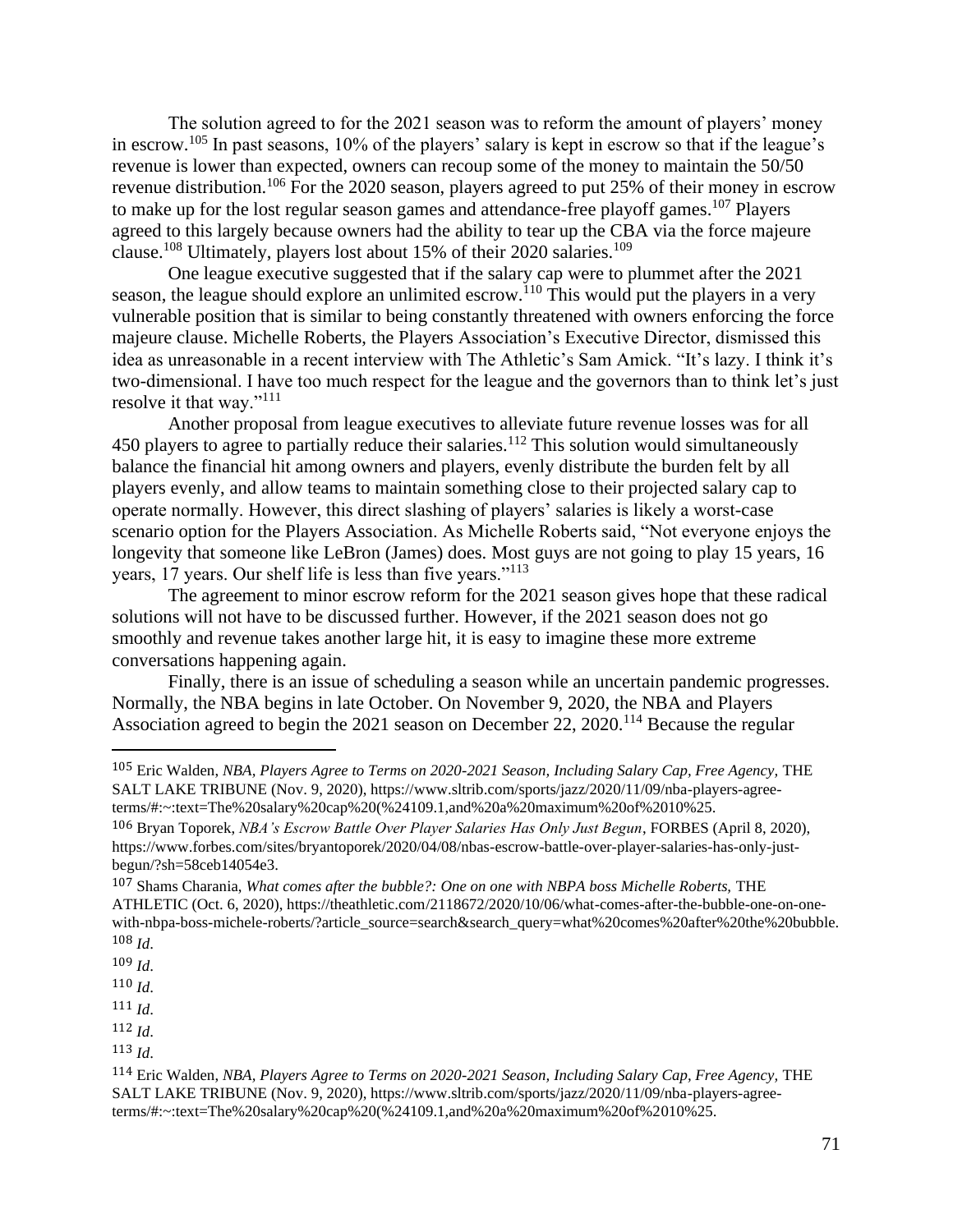season will be played without a bubble, the league will have to track how the virus is affecting the country throughout 2020 and  $2021$ .<sup>115</sup> Other leagues that have continued play without a bubble, such as Major League Baseball ("MLB"), National Football League ("NFL"), and college football, all saw dozens of players and coaches contract COVID-19 and had various teams experience complete outbreaks.<sup>116</sup> Multiple NFL games were postponed, while dozens of college football games have been canceled.<sup>117</sup>

On top of the direct effect of the virus, players' physical recovery and preparation from an unconventional offseason has the league's health officials concerned the risk for injury could be higher.<sup>118</sup> The MLB saw a 22% increase in injuries in 2020 compared to the 2019 season.<sup>119</sup> The NFL and college football have both seen a significant uptick in soft-tissue injuries this year as well.<sup>120</sup> One NBA team's health official said, "This is going to be another period of unchartered territory. As unchartered as the [Orlando] bubble was [this summer], this is the bubble times three or four or five [because we're] trying to extend it to that period of time with a minimal ramp-up."<sup>121</sup> Not only did the bubble protect players from the virus, but it also removed travel as a factor in their health. "'I'd be more worried about travel, because we saw in the bubble, not having travel really helped guys recover,' said one official intimately involved with player health."<sup>122</sup>

<sup>115</sup> *NBA Unveils Game and National Television Schedules for the First Half of 2020-21 Season*, NBA (Dec. 4, 2020), https://www.nba.com/news/2020-21-nba-schedule-first-part-official-release.

<sup>116</sup> Mark Maske, *NFL, Faced with Another League's Outbreak, Says it Knows 'This is Going to Be Hard,'*  WASHINGTON POST (July 27, 2020), https://www.washingtonpost.com/sports/2020/07/27/nfl-cautiouslyoptimistic-despite-mlb-coronavirus-outbreak/.

<sup>117</sup> Matt Traub, *The Latest on Sports and COVID-19: NFL Strengthens Anti-Virus Protocols to Finish Season,*  SPORTS TRAVEL (Nov. 22, 2020), https://www.sportstravelmagazine.com/sports-canceled-covid-nba-nhl-nflncaa-nascar-soccer-league-season-tournament/.

<sup>118</sup> Baxter Holmes, *NBA's Short Offseason, Quick Restart Concern Health Officials Around the League*, ESPN (Nov. 9, 2020), https://www.espn.com/nba/story/\_/id/30286275/nba-short-offseason-quick-restart-concern-healthofficials-league.

<sup>119</sup> Akshaj Guar, *MLB Shortened Spring Training Correlates to 22% Increase in Injuries*, LAST WORD ON SPORTS (Aug. 23, 2020), https://lastwordonsports.com/baseball/2020/08/23/2020-mlb-injuries/.

<sup>120</sup> Eric Edholm, *Why So Many NFL Injuries This Year? One Sports-medicine Doctor Thinks He Knows Why*, YAHOO (Oct. 30, 2020), https://www.yahoo.com/now/why-so-many-nfl-injuries-this-season-one-sportsmedicinedoctor-thinks-he-knows-why-141643231.html.

<sup>121</sup> Baxter Holmes, *NBA's Short Offseason, Quick Restart Concern Health Officials Around the League*, ESPN (Nov. 9, 2020), https://www.espn.com/nba/story/\_/id/30286275/nba-short-offseason-quick-restart-concern-healthofficials-league.

<sup>122</sup> *Id*.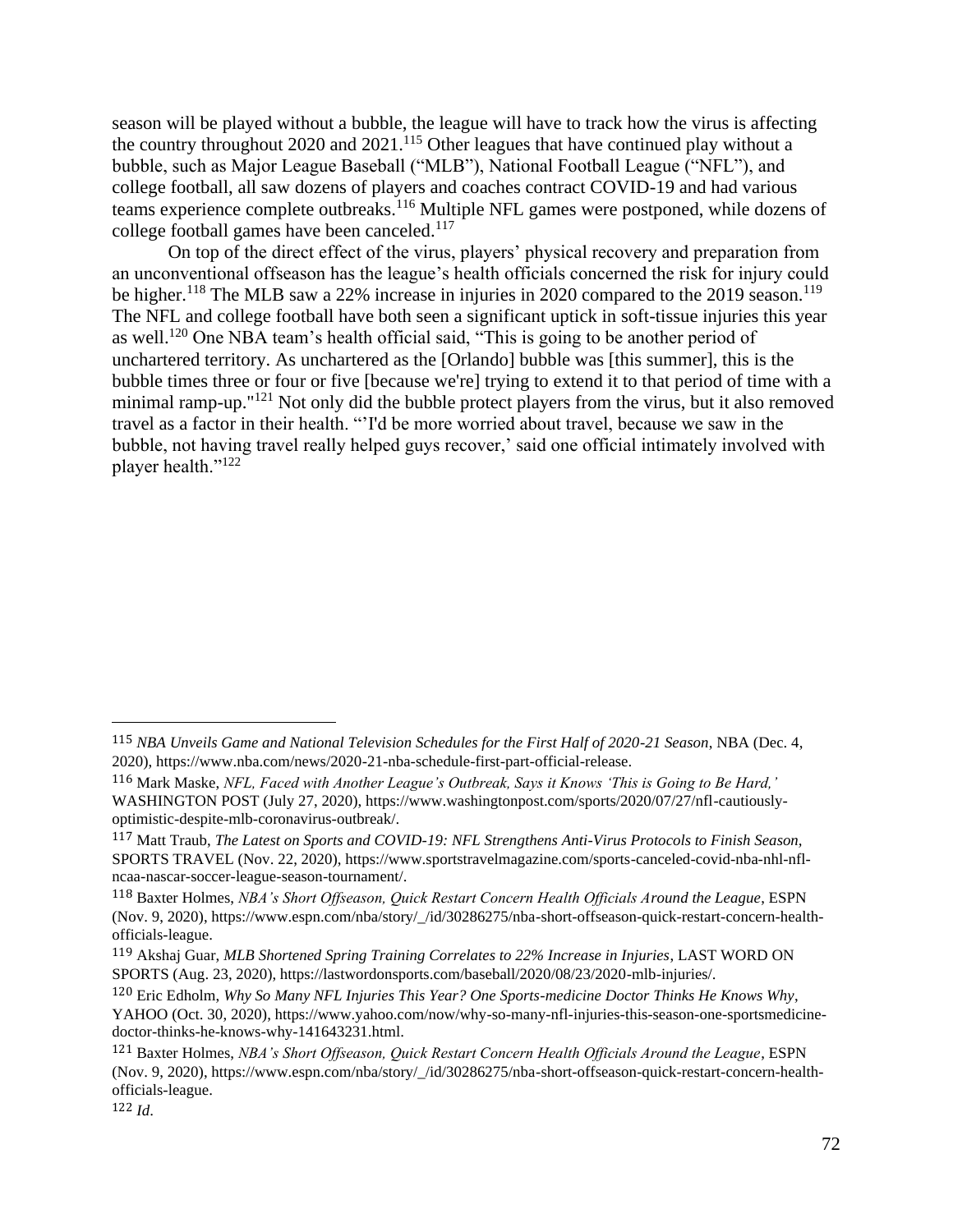## ii. Long-term Desires

Even with the pandemic creating new challenges for owners to overcome, there are other issues they have wanted to address for years.

Most notably, owners are dissatisfied with the level of mobility that star players have flexed in recent seasons.<sup>123</sup> Owners have been fighting player mobility for decades, and reportedly wish to limit the newfound player freedom that recent stars have found.<sup>124</sup>

The 2016 CBA attempted to address this issue by creating the "supermax" contract option for teams to re-sign star players.<sup>125</sup> This option allowed teams to extend players who hit a certain level of "star criteria"—as measured by All-NBA appearances and MVP's—by offering them 35% of the entire team's salary cap.<sup>126</sup> However, the supermax did not lead to the change for which owners had hoped. Owners did not expect players to turn down that amount of extra money.<sup>127</sup> Yet in just the last two years, star players Kawhi Leonard and Anthony Davis demanded trades from the teams that drafted them after being eligible for the supermax, with Leonard declining an extra \$70 million in total salary.<sup>128</sup> Not only was Davis traded, but he also managed to be traded to his preferred destination of Los Angeles, where he won a title in his first year with the team.<sup>129</sup>

If the NBA can stabilize its salary cap through the pandemic and configure a healthy schedule for the next few seasons, expect owners to turn their focus to reforming or abolishing the supermax, or creating new restrictions to inhibit players' ability to choose where they play.

# B. What Players Want

The owners' expected demands to account for lost revenue presents obvious drawbacks for the players. However, it offers them a unique negotiating opportunity, as they can demand the league must "give a little to get a little." For example, the players could agree to partially reduce their salaries for the sake of the teams' salary caps only if the owners back off on their attempts to deter player mobility. Beyond that simple counter, there are several other foreseeable demands players could make as compensation for their cooperation of playing during a pandemic.

<sup>123</sup> William C. Rhoden, *Will the NBA's Superstar Players Exert Power When it Really Matters?,* THE UNDEFEATED (July 9, 2019), https://theundefeated.com/features/will-the-nbas-superstar-players-exert-powerwhen-it-really-matters/.

<sup>124</sup> *Id*.

<sup>125</sup> Haley O'Shaughnessy, *The NBA's Supermax Isn't Doing What Was Supposed to Do*, THE RINGER (July 17, 2019), https://www.theringer.com/nba/2019/7/17/20696975/nba-supermax-chris-paul-russell-westbrook. 126 *Id*.

<sup>127</sup> *Id*.

<sup>128</sup> Evan Dammarell, *With Anthony Davis's Latest Trade Demand, It Is Clear the Supermax is a Failure*, FORBES (Feb. 1, 2019), https://www.forbes.com/sites/evandammarell/2019/02/01/with-anthony-daviss-trade-demand-it-isclear-the-supermax-is-a-failure/?sh=62fd9182743a.

<sup>129</sup> Ben Cohen, *The Los Angeles Lakers Win the NBA Title*, WALL STREET JOURNAL (Oct. 12, 2020), https://www.wsj.com/articles/the-los-angeles-lakers-win-the-nba-title-11602468191.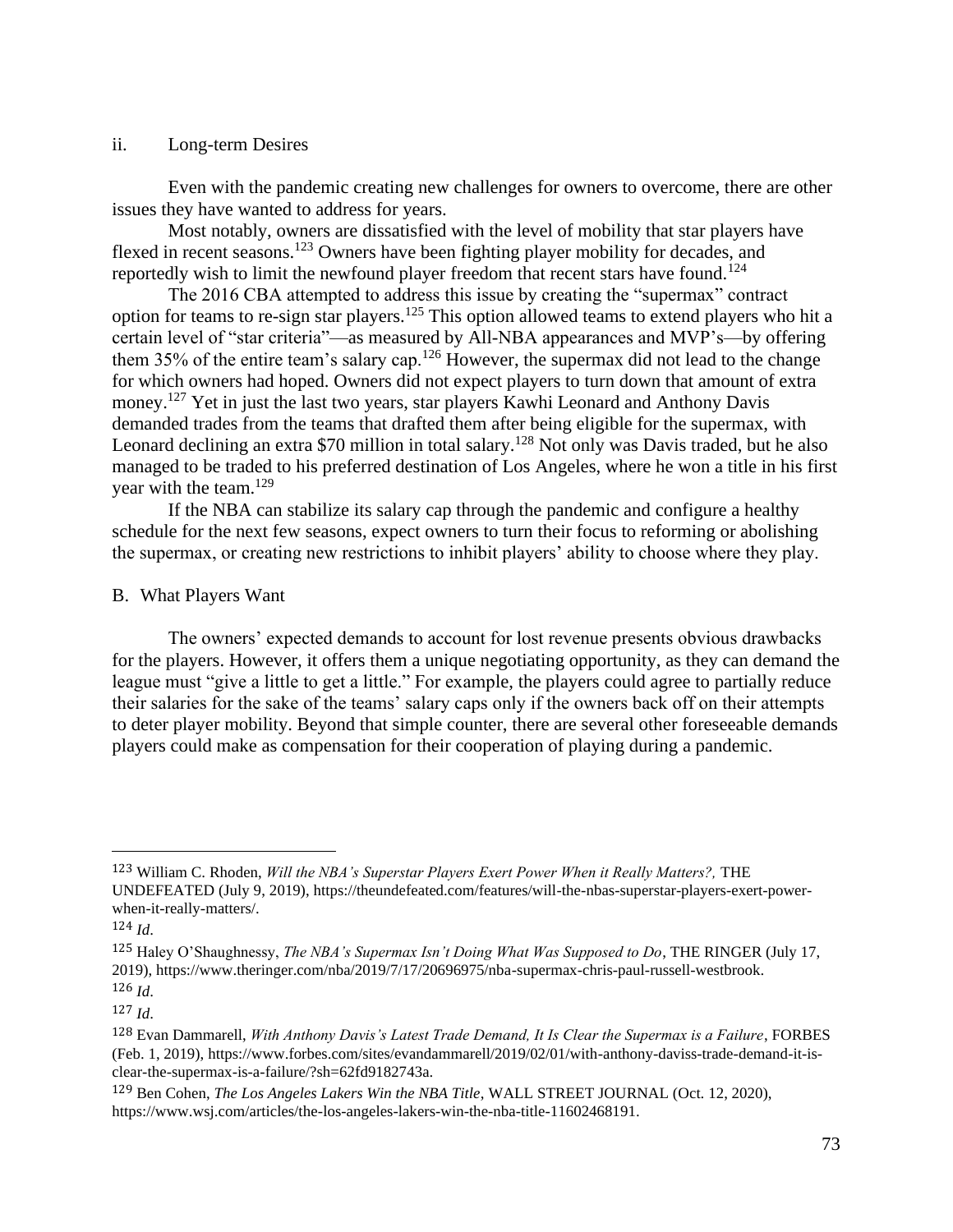## i. Medical Care

Playing a professional sport for extended years can take an extreme toll on the human body.<sup>130</sup> In 2016, the new CBA included a provision that the league would cover many medical expenses for retired players.<sup>131</sup> This long overdue benefit was seen as a major victory for the Players Association. However, constant traveling and playing basketball in a pandemic creates an entire new set of circumstances that are largely unknown. The long-term effects of COVID-19 are still a mystery, and players are risking their future health to play in the 2021 season.

Beyond the direct impact of the virus, it is plausible that injuries will be more common in the 2021 season because of the unique offseason. There has been a significant uptick in injuries in both the MLB<sup>132</sup> and NFL seasons.<sup>133</sup> This concern is on top of the fact that some players are at constant risk of missing out on millions of dollars by suffering a career-altering injury just before they were due for a new contract.

# ii. Addressing Racial Injustice

Probably the most rapid development between owners and players has been the ways the league has spoken out for racial equality. "Two years ago, you think you would have been interviewing NBA people about racism and racial equality and to be able to say it openly and confidently and to put 'Black Lives Matter' on the court?" Atlanta Hawks coach Lloyd Pierce asked. "Those things were impossible in any sport two years ago because of the difficulty to confront racism and racial equality. The necessary side of having these conversations has at least gotten us to this point."<sup>134</sup> Even with that progress, the message from players throughout the bubble was clear: they want the owners to take a more proactive approach in this fight, instead of a reactive one.<sup>135</sup>

Before the bubble even began, the owners dedicated a combined \$300 million over the next ten years to promote economic empowerment in the Black community.<sup>136</sup> Some players,

<sup>130</sup> Dr. David Geier, *Long Seasons and Travel Take Their Toll on NBA Players*, https://www.drdavidgeier.com/nbaschedules-fatigue/.

<sup>131</sup> Ohm Youngmisuk, *Retired NBA Players Get Added Benefits In New CBA*, ESPN (Dec. 23, 2016), https://www.espn.com/nba/story/\_/id/18332488/retired-nba-players-benefit-new-cba.

<sup>132</sup> Akshaj Guar, *MLB Shortened Spring Training Correlates to 22% Increase in Injuries*, LAST WORD ON SPORTS (Aug. 23, 2020), https://lastwordonsports.com/baseball/2020/08/23/2020-mlb-injuries/.

<sup>133</sup> Eric Edholm, *Why So Many NFL Injuries This Year? One Sports-medicine Doctor Thinks He Knows Why*, YAHOO (Oct. 30, 2020), https://www.yahoo.com/now/why-so-many-nfl-injuries-this-season-one-sportsmedicinedoctor-thinks-he-knows-why-141643231.html.

<sup>134</sup> Andrew Grief, *LeBron James and Lakers take lead in NBA Activism for social justice,* LOS ANGELES TIMES (Oct. 13, 2020), https://www.latimes.com/sports/lakers/story/2020-10-13/lakers-lebron-james-nba-social-justiceactivism.

<sup>135</sup> Sam Quinn, *NBA Players Want Owners to be Proactive, Not Reactive, in Enacting Social Change, per Reports,*  CBS SPORTS (Aug 27, 2020), https://www.cbssports.com/nba/news/nba-players-want-owners-to-be-proactive-notreactive-in-enacting-social-change-per-

reports/#:~:text=In%20discussing%20the%20resumption%20of,to%20The%20Athletic's%20Shams%20Charania. 136 Jeff Zillgitt and Mark Medina, *NBA Owners Commit \$300 Million to New Foundation Dedicated to Economic Empowerment in Black Community*, USA TODAY (Aug. 6, 2020),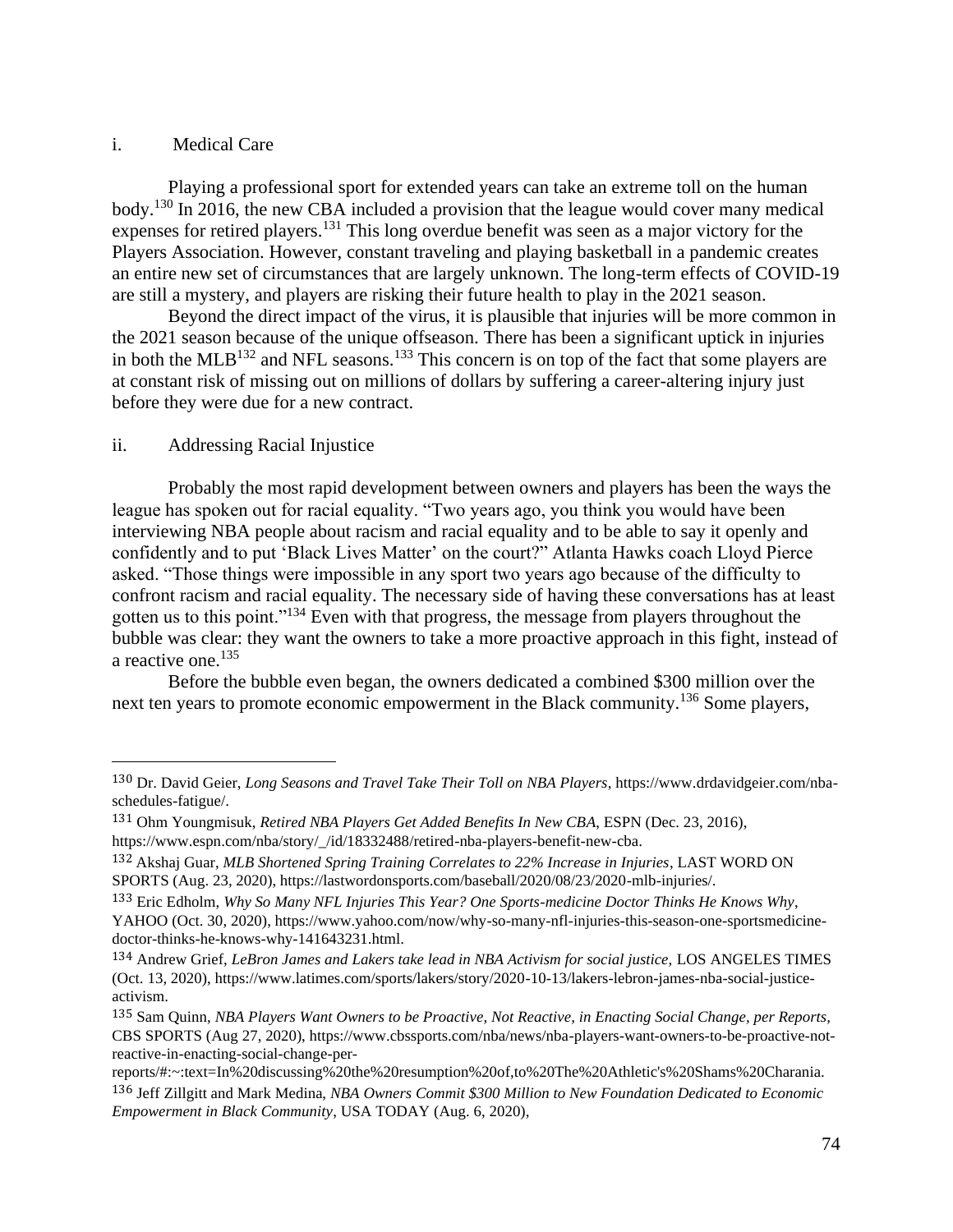like Brooklyn Nets Kyrie Irving, felt uncomfortable with the NBA continuing as protests were happening across the country. "I don't support going into Orlando. I'm not with the systematic racism and the bullshit. Something smells a little fishy."<sup>137</sup> Later, Irving told his fellow players "I'm willing to give up everything I have" for social reform.<sup>138</sup> This level of sacrifice should not be understated, as it would have cost Irving \$33.3 million if the bubble had not happened.<sup>139</sup> Ultimately, enough players felt the bubble could be an effective platform for their message and play continued… until the wildcat strike.

Despite lasting less than 24 hours, the strike compelled the NBA to create a social justice commission this offseason with players, coaches, and owners.<sup>140</sup> The league also made efforts for all twenty-nine American arenas to be used as voting centers in November for the election, and twenty-one of them succeeded.<sup>141</sup>

In spite of these actions, there are cautionary signs some executives are hoping that the focus on racial justice will not be as bright in the near future. Adam Silver said in an interview in early October:

I would say, in terms of the messages you see on the court and our jerseys, this was an extraordinary moment in time when we began these discussions with the players and what we all lived through this summer. My sense is there'll be somewhat a return to normalcy, that those messages will largely be left to be delivered off the floor. And I understand those people who are saying, "I'm on your side, but I want to watch a basketball game."<sup>142</sup>

The sentiment shared by Silver here is likely one he is passing on from at least a few owners. Some media members have also shared concerns about the league's social justice polarizing some fans and hurting the league's revenue.<sup>143</sup> However, there is overwhelming evidence that the NBA's social justice statements had no effect on the league's ratings or revenue.<sup>144</sup> Finals ratings were down primarily because it was the first time in history they were competing with the NFL.<sup>145</sup> As more people are cutting cable and using streaming services and

https://www.usatoday.com/story/sports/nba/2020/08/05/nba-owners-pledge-300-million-economic-empowermentblack-community/3304737001/.

<sup>137</sup> Kurt Helin, *Kyrie Irving On NBA Restart: "I Don't Support Going Into Orlando*," YAHOO (June 12, 2020), https://www.yahoo.com/entertainment/kyrie-irving-nba-restart-don-030001673.html. 138 *Id*.

<sup>140</sup> *NBA, NBPA Issue Joint Satatement on Social Justice and Racial Equality*, NBA (Aug. 28, 2020), https://www.nba.com/news/nba-npba-joint-statement-social-justice.

<sup>141</sup> Kate Brumback and Larry Lage, Staidums, *Arenas, Stadiums Find New Life as Safer Options for Voting*, ASSOCIATED PRESS (Oct. 22, 2020), https://apnews.com/article/election-2020-nfl-nba-virus-outbreak-primaryelections-36560251b8fa01deca154ffd3d490c84.

<sup>142</sup> Chase Hughes, *Silver: NBA to Scale Back Social Justice Messaging Next Season*, NBC SPORTS (Oct. 8, 2020), https://www.nbcsports.com/washington/wizards/adam-silver-nba-scale-back-social-justice-messaging-next-season.

<sup>143</sup> Ethan Strauss, *Why the NBA Has a Serious Viewership Problem it Needs to Fix*, THE ATHLETIC (Aug. 17, 2020), https://theathletic.com/1997343/2020/08/17/strauss-why-the-nba-has-a-serious-viewership-problem-it-needsto-fix/.

<sup>144</sup> Chris Haynes, *Why the Narrative About Declining NBA Ratings is Wrong,* YAHOO, (Oct. 9, 2020), https://sports.yahoo.com/why-the-narrative-about-declining-nba-ratings-is-wrong-172402656.html.  $145$  *Id.*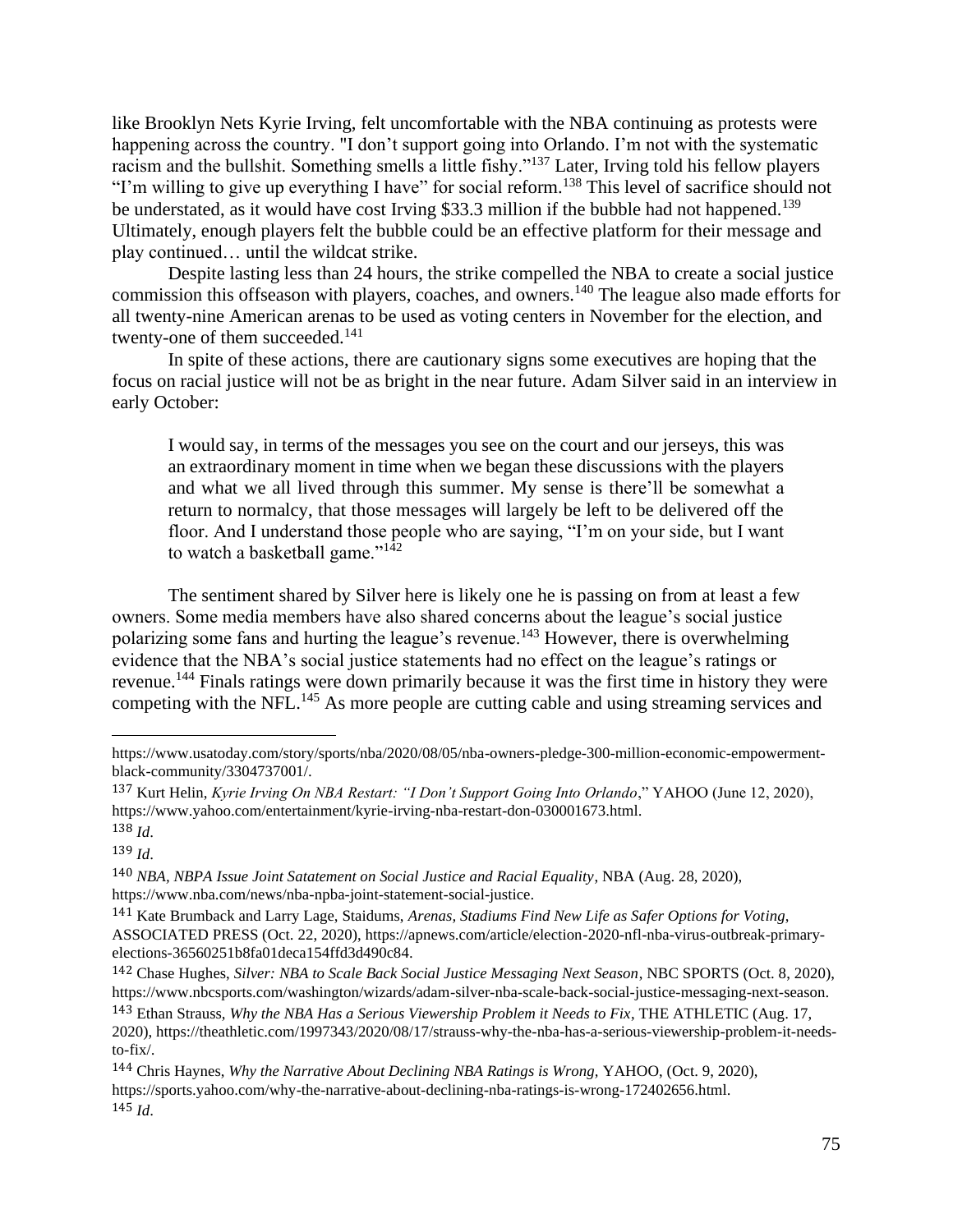the Internet, nearly every single live sporting event has seen a steady drop in ratings over the last few years.<sup>146</sup> Sports with apolitical subtext like horse racing and hockey have seen steeper ratings declines than the NBA, despite no message of social justice coming with their broadcasts.<sup>147</sup>

Silver's comments give rise to genuine concern whether or not the league was serious about committing to fight for racial equality, or just saying what they needed to in order to restart the playoffs.

# iii. Drug Testing Policy

Despite leagues like the National Hockey League ("NHL") and MLB practically removing all punishments for smoking marijuana,<sup>148</sup> the NBA still reprimands players for failed drug tests in the form of required counseling, a fine, or a suspension (based on the number of violations).<sup>149</sup> Players are randomly drug tested four times per season.<sup>150</sup> Some expect this practice to be abolished soon. "Honestly, I think pot becomes legal in the next collective bargaining agreement," said The Ringer's Bill Simmons on the Zach Lowe podcast.

# iv. The NBA Draft and Rookie Contracts

Every year, new players join the league via the NBA draft. Under the current system, the worst NBA teams are rewarded with the best choices among incoming players for the sake of competitiveness.<sup>151</sup> Contrasting this process with most industries, one can see how this system is unique. The smartest law students are not forced to work for struggling firms, but instead tend to go work for the best.<sup>152</sup> It is fair to wonder whether a court of law would find forcing new employees into a specific location for labor to be unconscionable, or even illegal.<sup>153</sup> If an incoming player has preferences for where he wants to live or the type of team he believes he can best fit with to develop his skill, those preferences are ignored. There are fundamental differences between professional sports and other industries that make it arguably mutually beneficial for this unique employment format—most notably, that the entire league makes more money from being competitive—but the point remains that without a CBA, players could gain

151 *Basketball 101: NBA Draft*, (2010), NBA,

<sup>146</sup> *Id*.

<sup>147</sup> *Id*.

<sup>148</sup> Anthony Witrado, *MLB's New Marijuana Policy Could Spark Change in NFL and NBA Policy*, FORBES (Dec. 16, 2019), https://www.forbes.com/sites/anthonywitrado/2019/12/16/mlbs-new-marijuana-policy-could-sparkchange-in-nfl-and-nba-policy/?sh=6bea897f42a1.

<sup>149</sup> *Id*.

<sup>150</sup> Ken Belson, *N.F.L. Bows to Marijuana's New Status*, NEW YORK TIMES (April 13, 2020),

https://www.nytimes.com/2020/04/13/sports/football/nfl-marijuana-policy.html.

https://web.archive.org/web/20101101195037/http://www.nba.com/bobcats/draft\_basketball\_101.html.

<sup>152</sup> Anayat Durrani, *Does Law School Rank Determine Success*, LAW CROSSING,

https://www.lawcrossing.com/article/693/Does-Law-School-Rank-Determine-Success/.

<sup>153</sup> Chad D. Mcevoy, *NBA May Have No Legal Defense in Pursuit of Age-Eligibility Standard*, ATHLETIC BUSINESS (Sep. 2001), https://www.athleticbusiness.com/nba-may-have-no-legal-defense-in-pursuit-of-ageeligibility-standard.html.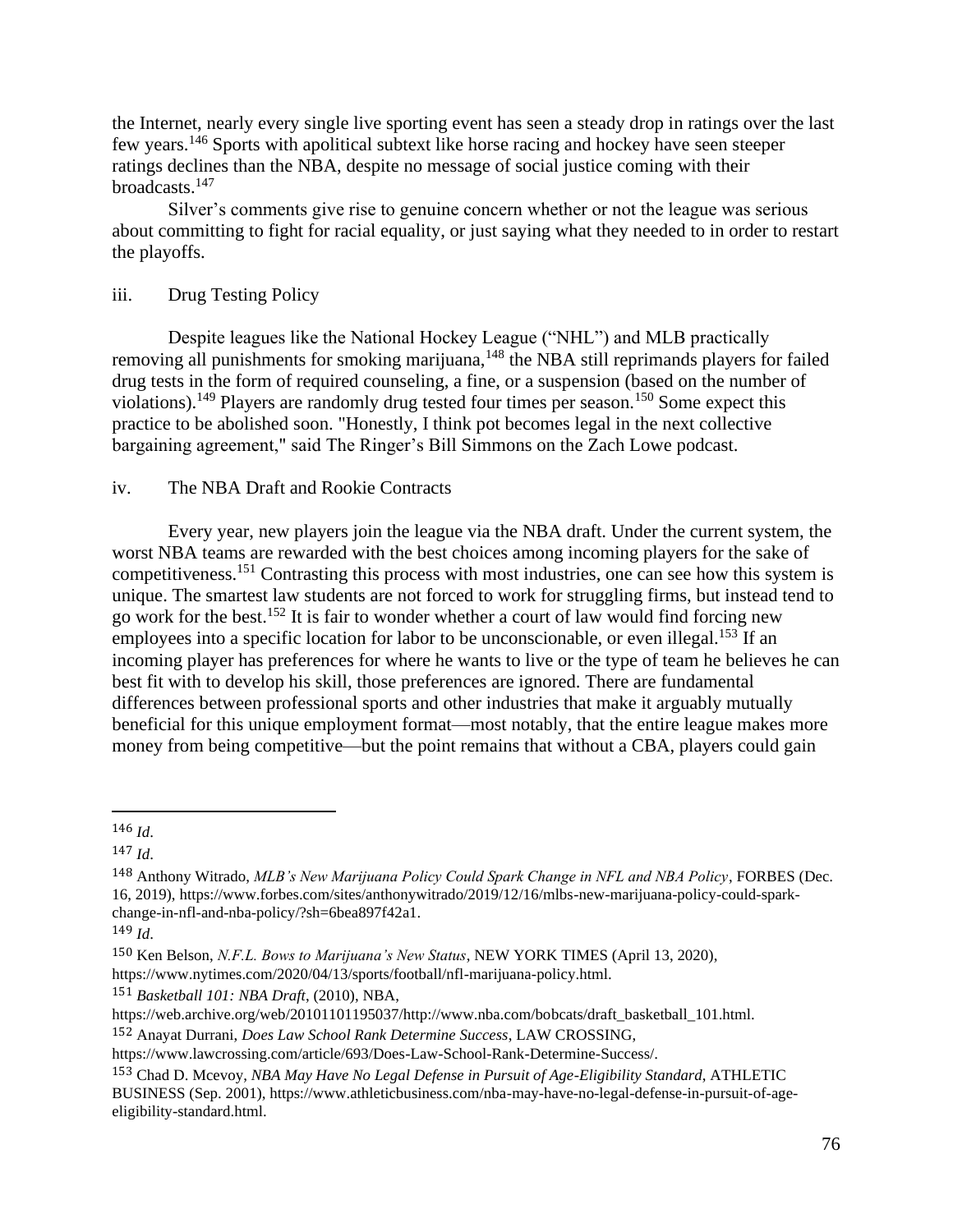leverage by threatening litigation to abolish the draft, in order to coerce the NBA to merely reform it to the players' benefit.<sup>154</sup>

In addition to the draft itself, players have a set salary their first few years in the league that is solely dependent on where they are selected in the draft.<sup>155</sup> The first pick is paid the most money, the second pick is paid the second most money, etc. While this regression is arguably a fair system when only comparing players selected in the same class, it gives zero negotiating flexibility to young players, both with respect to salary and the length of their contract. Not all first overall picks are worth the same value, and players on their rookie deal are commonly the most underpaid players in the league relative to their value on the court.<sup>156</sup> Though the rookie scale's advertised intent is to fairly distribute pay based on talent, it acts primarily as salary suppression for a large portion of the NBA's workforce.

#### C. Potential Compromises and Recommendations

For owners and players to be satisfied with the future of the league, it will take creativity, compromise, understanding, and mutual respect. When discussing the compromises the league made this summer, Michelle Roberts said "We worked it out by being flexible, being nimble, waiting and seeing."<sup>157</sup>

If the NBA's revenue drops to the point of forcing the salary cap to plummet, the solution could be a combination of players placing a greater percentage of their salaries in escrow and possibly reducing their salaries. However, owners need to understand that such a move would be a major setback to hundreds of players. "Not everyone enjoys the longevity that someone like LeBron (James) does. Most guys are not going to play 15 years, 16 years, 17 years. Our shelf life is less than five years."<sup>158</sup> Therefore, owners may have to be willing to give up some ground in other areas.

The following sections provide recommendations for the league to simultaneously satisfy the players with significant benefits, while maintaining the NBA's successful business model. They are as follows: (1) compensating players who opt out or are injured before a contract extension; (2) reform the schedule to optimize players' health; (3) take tangible steps to fighting racial injustice – such as through greater player representation, political spending, and targeted boycotts; (4) abolish testing for marijuana; and (5) abolish salary suppression for players on their rookie contracts.

i. Compensating Players Who Opt Out or Are Injured Before a Contract Extension

<sup>154</sup> Jabari Young, *NBA's strong relationship with its players could prevent collective bargaining issues,* CNBC (Aug. 29, 2020), cnbc.com/2020/08/29/nbas-strong-relationship-with-its-players-could-prevent-collectivebargaining-issues.html.

<sup>155</sup> Luke Adams, *Hoops Rumors Glossary: Rookie Scale,* HOOPS RUMORS (Sep. 2, 2019), https://www.hoopsrumors.com/2019/09/hoops-rumors-glossary-rookie-scale.html.

<sup>156</sup> Daniel Leroux, *First-round NBA Draft Picks Are About to Be the Most Underpaid Players in the League,*  SPORTING NEWS (Oct. 15, 2015), https://www.sportingnews.com/us/nba/news/salary-cap-rookie-contractstructure-first-round-pick-2016-nba-draft/ziazm8rg6xvr1lfs779he0e92.

<sup>157</sup> Shams Charania, *What comes after the bubble?: One on one with NBPA boss Michelle Roberts*, THE ATHLETIC (Oct. 6, 2020), https://theathletic.com/2118672/2020/10/06/what-comes-after-the-bubble-one-on-onewith-nbpa-boss-michele-roberts/?article\_source=search&search\_query=what%20comes%20after%20the%20bubble. 158 *Id*.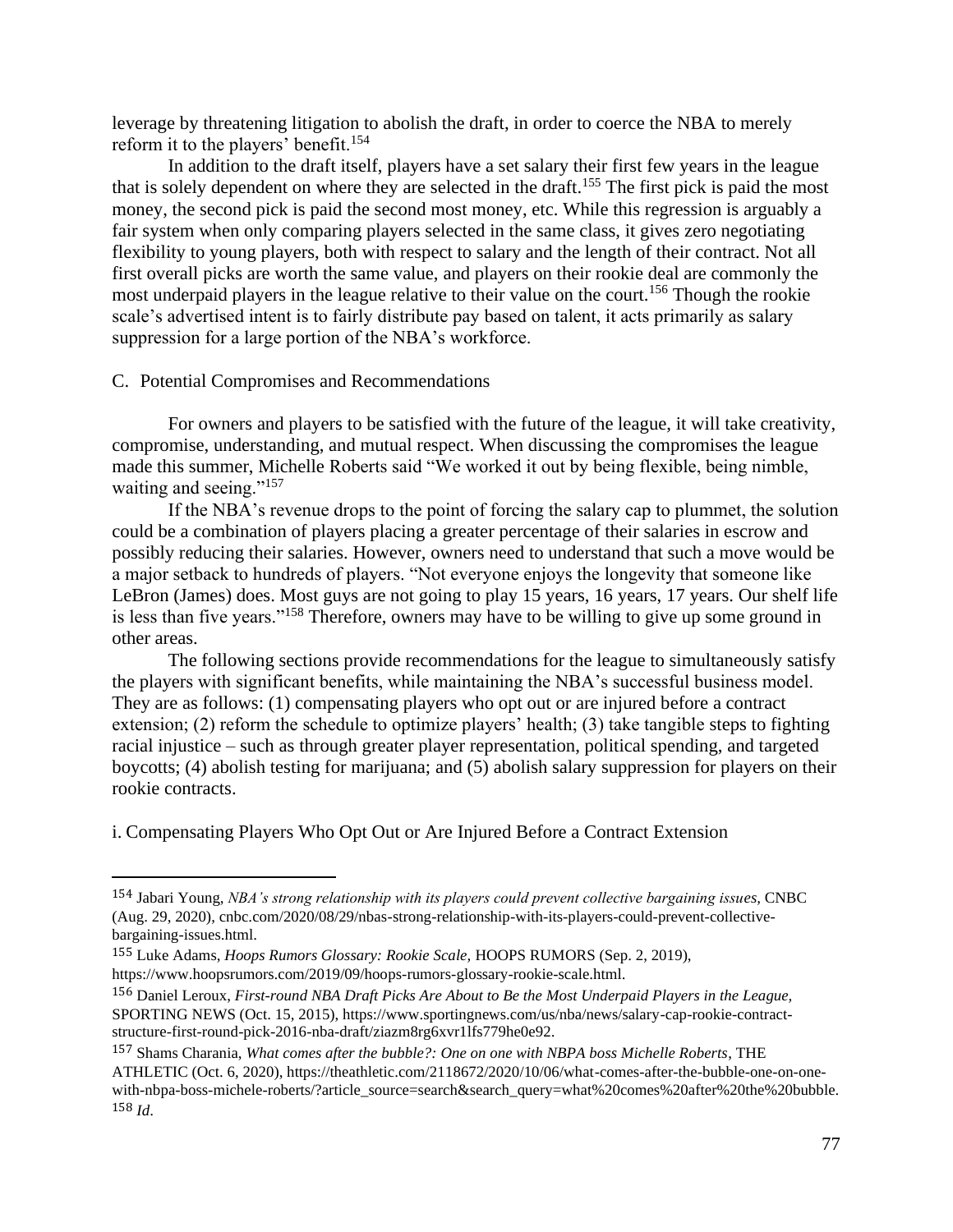The league should partially compensate any player who chooses to opt-out of a season from concern of a pandemic, and any player who is significantly injured just before an expected contract extension.

Players are risking their long-term-health to play a regular season with travel during a viral pandemic, and might choose to opt out of the 2021 season for health concerns.<sup>159</sup> The Players Association should negotiate with the owners to retroactively compensate these players with a portion of their expected salary.

Beyond the direct impact of the virus, it is plausible that injuries will be more common in the 2021 season because of the unique offseason. There has been a significant uptick in injuries in both the MLB and NFL seasons.<sup>160</sup> If a player suffers a career-altering injury just before they were due for a new contract, they could miss out on tens of millions of dollars. If the NBA is serious about protecting its players' best interests, it should establish a slush fund for players whose careers are derailed by injury right before they were due for a payday.

#### ii. Schedule Reform to Optimize Player Health

The NBA can optimize its players' health with more careful scheduling and transitioning to a "series" style of games.

Despite playing about half the number of games as the MLB, NBA teams are burdened with more travel during the regular season than any major American sports league.<sup>161</sup> This results in severe hardship on their bodies,<sup>162</sup> and the results can be seen in the playoffs. It is difficult to find an NBA post-season in which no significant player missed games due to injury, especially recently.<sup>163</sup> While many media members and some players have accurately pointed out that fewer games in the regular season would certainly help this problem,  $164$  this solution also results in decreased revenue, a symptom that would hurt both owners and players.

An alternative solution is for the NBA to more carefully consider its regular season schedule with respect to travel. Every year, multiple teams travel across the country multiple times within the span of weeks to play opponents.<sup>165</sup> As Dr. Davis Geyer highlights, it would not take an onerous effort for the league to schedule games in a way that they can remain in one region of the country for an extended period of time, playing opponents in that region for

<sup>159</sup> Quinton Mayo, *Report: NBA Players Have Dec. 1 Deadline to Opt Out of Season*, NBC SPORTS (Nov. 21, 2020), https://www.nbcsports.com/washington/wizards/report-nba-players-opting-out-2020-21-season-must-notifiyteams-dec-1.

<sup>160</sup> Andrew Grief, *LeBron James and Lakers take lead in NBA Activism for social justice,* LOS ANGELES TIMES (Oct. 13, 2020), https://www.latimes.com/sports/lakers/story/2020-10-13/lakers-lebron-james-nba-social-justiceactivism.

<sup>161</sup> Dr. David Geier, *Long Seasons and Travel Take Their Toll on NBA Players*, https://www.drdavidgeier.com/nbaschedules-fatigue/.

 $162$  *Id.* 

<sup>163</sup> Tom Haberstroh, *2020 NBA Champion Will Join Long List of Titles with Asterisks,* NBC SPORTS (June 26, 2020), https://www.nbcsports.com/philadelphia/nba-insider-tom-haberstroh/2020-nba-champion-will-join-long-listtitles-asterisks.

<sup>164</sup> Hunter Felt, *To Improve Basketball the NBA Should Shorten the Regular Season,* THE GUARDIAN (Oct. 22, 2014), https://www.theguardian.com/sport/2014/oct/22/improve-basketball-nba-shorten-regular-season.

<sup>165</sup> Dr. David Geier, *Long Seasons and Travel Take Their Toll on NBA Players*, https://www.drdavidgeier.com/nbaschedules-fatigue/.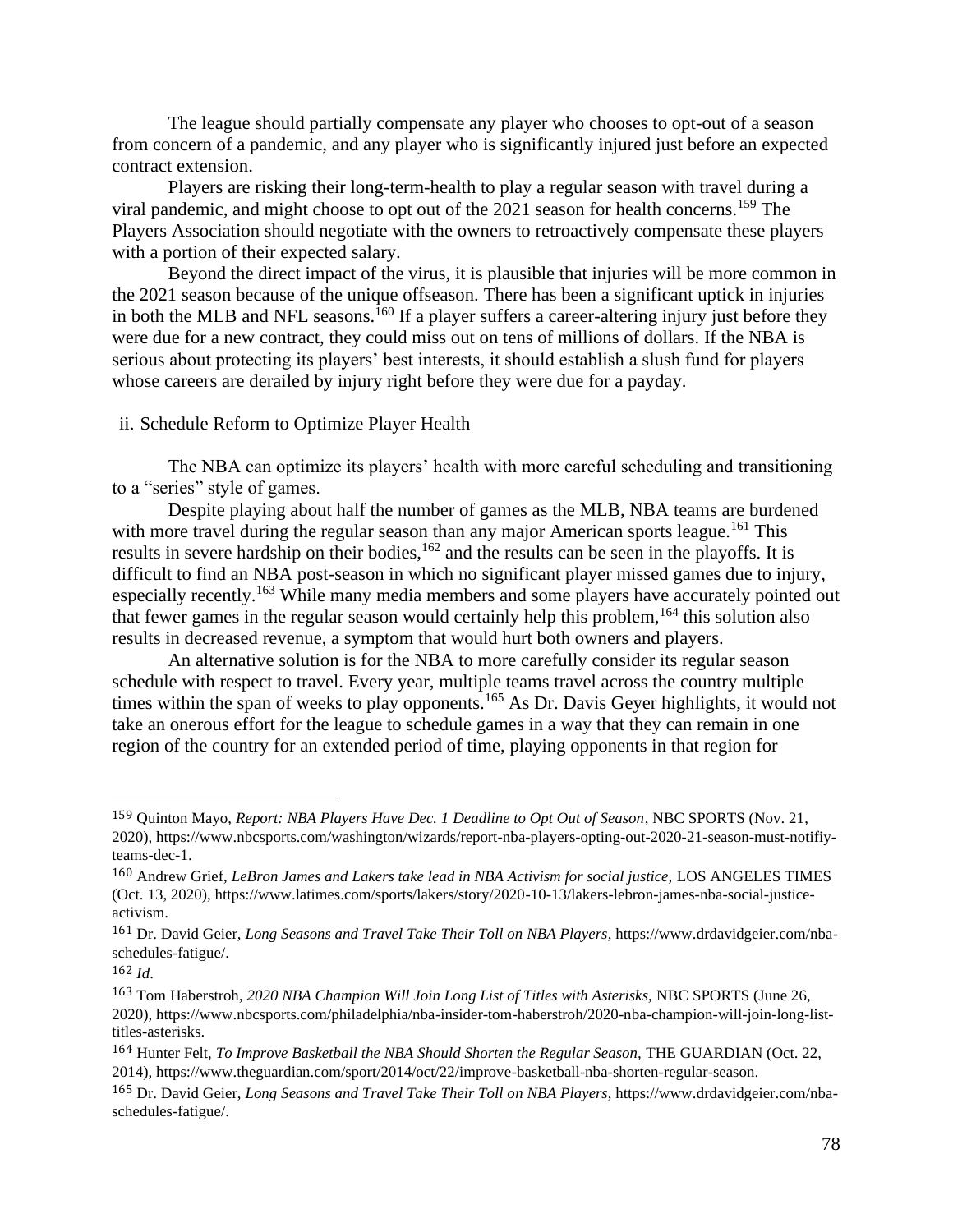weeks.<sup>166</sup> Additionally, the NBA should move to a "series" model of regular season play similar to the MLB. Baseball teams play the same opponent two or three times in a row in the same city so that they do not have to travel more than once or twice a week.<sup>167</sup> The NBA should consider imitating a version of this model by making a great portion of a team's schedule composed of double-headers.

## iii. Tangible Steps Towards Fighting Racial Injustice

Owners can show greater support to the players' fight for racial justice by giving the players more representation in the social justice coalition, reprioritizing their political spending, and refusing to provide play to parts of the country whose policies are not acceptable.

The league's internal social justice coalition is made up of more owners than players.<sup>168</sup> The commission is the owners' way of compromising to meet the players demands for concrete action, but some in the media are concerned the commission has too much owner representation—and not enough players—to see anything substantial accomplished.<sup>169</sup> If the commission is not effective in the first year of its existence, players should demand a greater share of its representation. Another possible expansion to the commission would be hiring outside professionals to assist in creating and executing avenues for the league to make a greater impact. Owners and players may have good intentions, but possibly lack the expertise or savvy strategy that activists or consultants could provide to ensure a greater impact.

As billionaires, NBA owners are some of the most influential people on the planet.<sup>170</sup> This influence can be used to impact both local and national policy. For example, Dallas Mavericks owner Mark Cuban often speaks on news networks to discuss his opinions on politicians and economic policies.<sup>171</sup> Los Angeles Clippers owner Steve Ballmer joined Mark Zuckerburg and Bill Gates to lobby for a bill meant to promote more jobs in the tech industry.<sup>172</sup> Over the past six years, NBA owners have combined to donate over \$8 million to Republican campaigns and over \$2 million to Democratic campaigns.<sup>173</sup> Players should compel the owners to shift their efforts in ways that better reflect the values and issues that are pressing to their employees.

<sup>166</sup> *Id*.

<sup>167</sup> Andrew Simon, *MLB's 60-game Schedule for 2020 Unveiled*, MLB (July 6, 2020), https://www.mlb.com/news/2020-major-league-baseball-schedule-released.

<sup>168</sup> *Report: NBA Announces Board of Newly-Formed Social Justice Coalition*, SPORTSNET (Nov. 9, 2020), https://www.sportsnet.ca/nba/article/report-nba-announces-board-newly-formed-social-justice-coalition/.

<sup>169</sup> Dan Feldman, *NBA and Players Establish Social Justice Coalition, Agree to Promote Voting*, NBC SPORTS (Aug. 28, 2020), https://nba.nbcsports.com/2020/08/28/nba-and-players-establish-social-justice-coalition-agree-topromote-voting/.

<sup>170</sup> *Election 2020: Inside the Political Donation History of Wealthy Sports Owners*, ESPN and FIVETHIRTYEIGHT (Oct. 28, 2020), https://www.espn.com/nba/story/\_/id/30155186/election-2020-politicaldonation-history-wealthy-sports-owners. 171 *Id*.

<sup>172</sup> Tom Warren, *Mark Zuckerburg adds Bill Gates and Steve Ballmer to his FWD.us lobbying group,* THE VERGE (Apr 26, 2013), https://www.theverge.com/2013/4/26/4269228/bill-gates-steve-ballmer-join-mark-zuckerbergs-fwdus-group.

<sup>173</sup> *Election 2020: Inside the Political Donation History of Wealthy Sports Owners*, ESPN and FIVETHIRTYEIGHT (Oct. 28, 2020), https://www.espn.com/nba/story/\_/id/30155186/election-2020-politicaldonation-history-wealthy-sports-owners.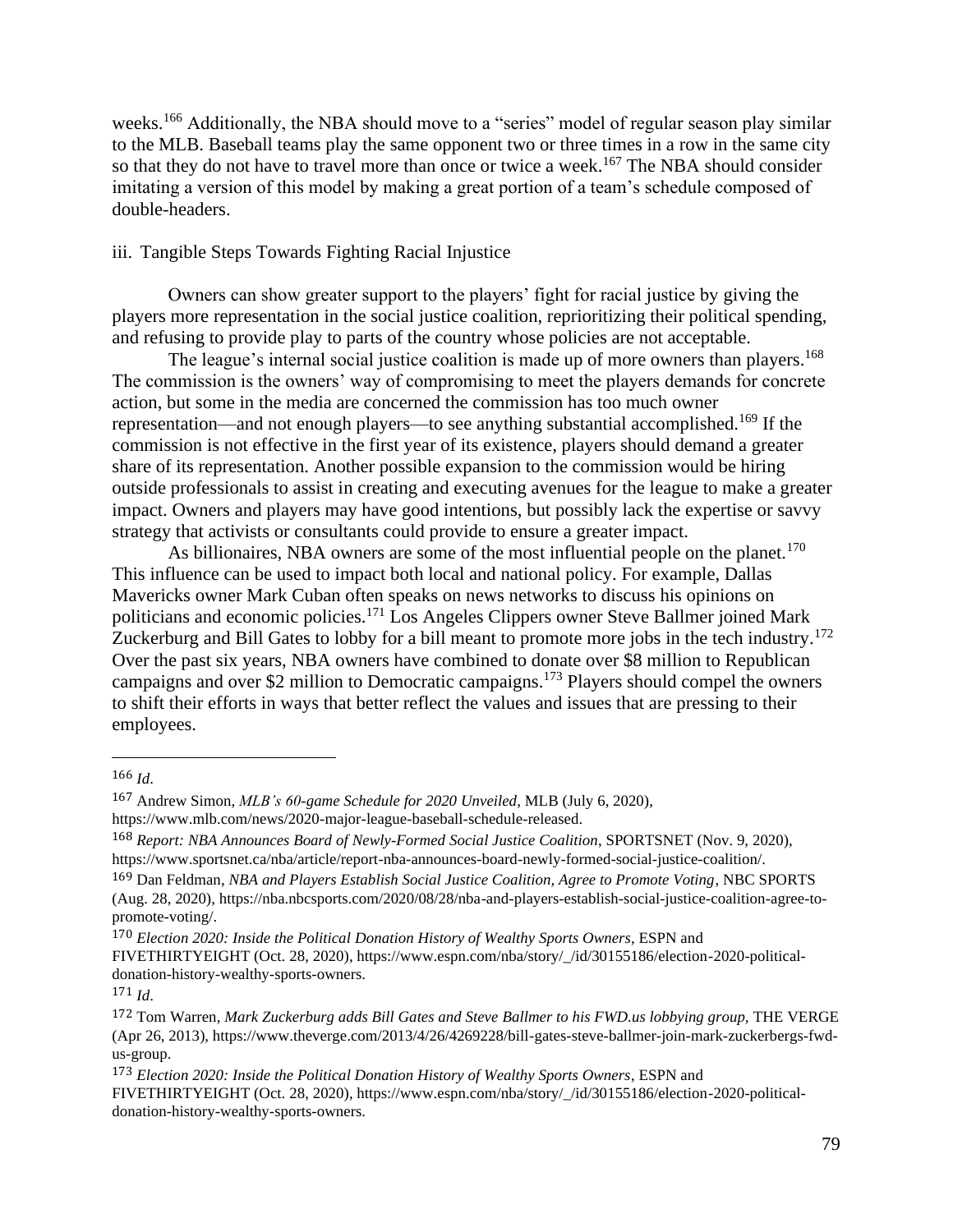Just recently the league has shown its willingness to take a firm, adversarial stand against states that enact policies that are deemed unconscionable by players. The 2018 All-Star game was scheduled to take place in Charlotte, North Carolina. However, North Carolina passed a bill that forced transgender individuals to use the restroom of their sex assigned at birth.<sup>174</sup> In response, the league canceled the event in Charlotte and moved the All-Star game to New Orleans, Louisiana.<sup>175</sup> This precedent paves the way for the league to do something similar for cities or states that do not enact significant police reform.

## iv. Abolishing Testing for Marijuana

Ending the practice of testing players for marijuana offers immediate upside to the league, with no foreseeable risk.

The MLB and NHL have stopped punishing players for marijuana, and there is no reason to believe the quality of play has suffered as a result.<sup>176</sup> With many states recently legalizing marijuana,<sup>177</sup> and some players claiming it helps their body recover,<sup>178</sup> this would be a relatively safe benefit for owners to give the players that would not cost owners an extra dime. No players were tested for marijuana in the bubble, $179$  and that can be seen as a trial run for what a complete abolition of marijuana testing would look like. As The Ringer's Bill Simmons said on the Zach Lowe podcast, "That was another lesson we learned from this bubble. They weren't testing for pot. Could that have been one of the factors [why] quality of play was better? Maybe? Recovery?"<sup>180</sup>

## v. Abolishing Rookie-Scale Salary Suppression

By removing the scaled salary suppression of players signed to their rookie contracts, the NBA can more justly compensate a significant portion of its work force.

The NBA draft creates inherent labor disadvantages by forcing employees to play for certain teams. This pigeonholes incoming players into team situations and/or cities where they do not want to play. While some media members have proposed abolishing the draft altogether, and

<sup>174</sup> Michael Gordon, Mark S. Price, Katie Peralta, *Understanding HB2: North Carolina's Newest Law Solidifies State's Role in Defining Discrimination,* THE CHARLOTTE OBSERVER (March 26, 2016), https://www.charlotteobserver.com/news/politics-government/article68401147.html.

<sup>175</sup> Brian Windhorst via ESPN, *NBA Moving All-Star Game from Charlotte Over NC Bill*, THE UNDEFEATED (July 21, 2016), https://theundefeated.com/features/nba-exploring-other-cities-to-hold-2017-all-star-game/.

<sup>176</sup> Anthony Witrado, *MLB's New Marijuana Policy Could Spark Change in NFL and NBA Policy*, FORBES (Dec. 16, 2019), https://www.forbes.com/sites/anthonywitrado/2019/12/16/mlbs-new-marijuana-policy-could-sparkchange-in-nfl-and-nba-policy/?sh=6bea897f42a1.

<sup>177</sup> Lauren Dezenski, *Montana, Arizona, New Jersey, South Dakota and Mississippi Approve Marijuana Ballot Measures, CNN Projects*, CNN (Nov. 5, 2020), https://www.cnn.com/2020/11/04/politics/marijuana-legalization-2020-states/index.html.

<sup>178</sup> Candace Buckner, *With Cannabis Use an Open Secret in the NBA, this Ex-player is Pushing for the League to Allow CBD*, THE WASHINGTON POST (Dec. 27, 2019), https://www.washingtonpost.com/sports/2019/12/25/nbacbd-marijuana-al-harrington-weed/.

<sup>179</sup> *NBA's Next CBA Could Allow Players to Use Marijuana Without Penalty*, REAL GM (Oct. 20, 2020), https://basketball.realgm.com/wiretap/259943/NBAs-Next-CBA-Could-Allow-Players-To-Use-Marijuana-Without-Penalty.

<sup>180</sup> *Id*.